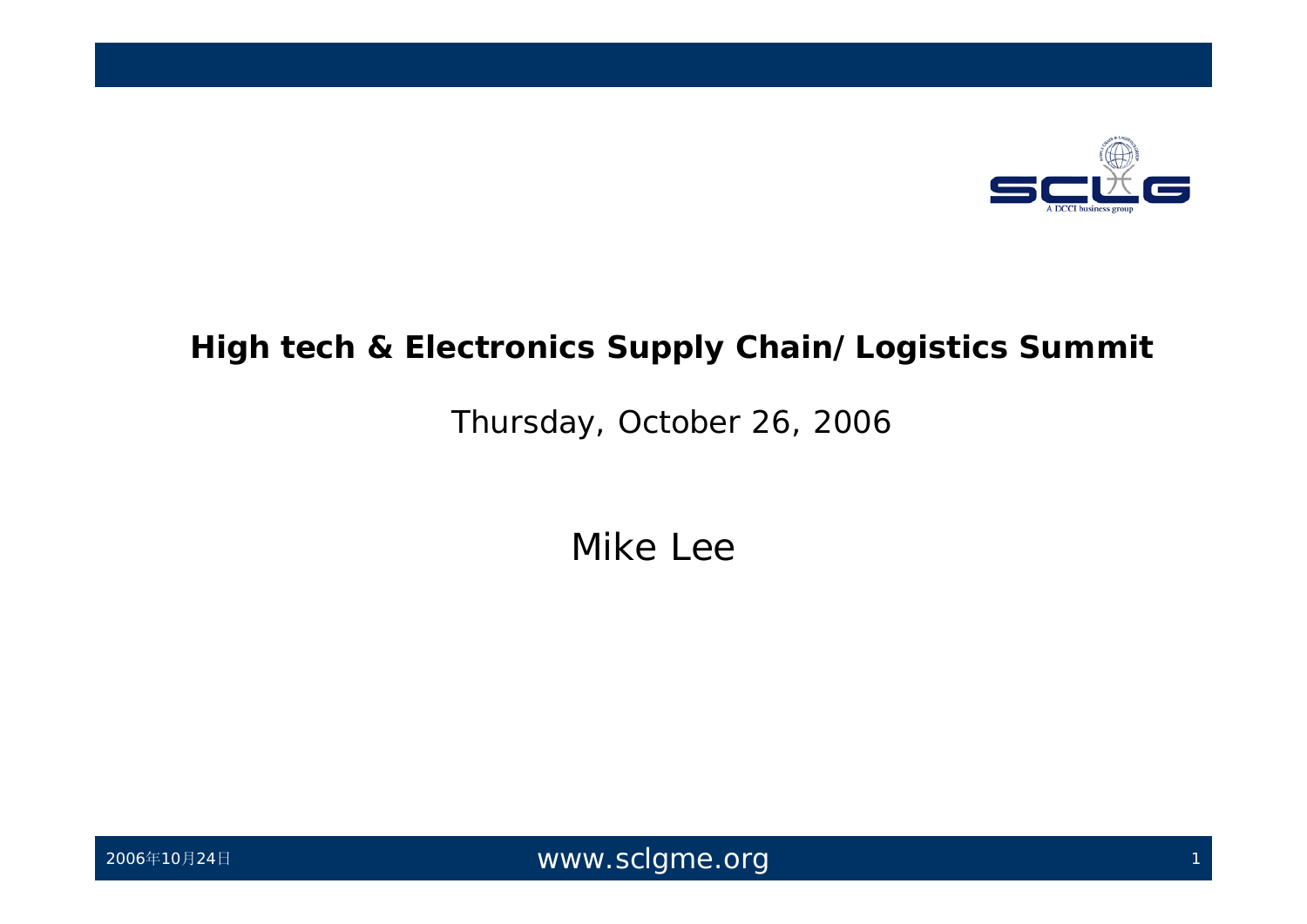

•**SCLG** is a not for profit body operating with the legal backing of Dubai Chamber Of Commerce and **Industry** 

•**SCLG** brings all organisations / individuals influencing Supply Chain under one umbrella to benefit business community in a variety of ways.

•**SCLG** has gained a reputation for being a successful not for profit organisation working under the umbrella of Dubai Chamber of Commerce & Industry.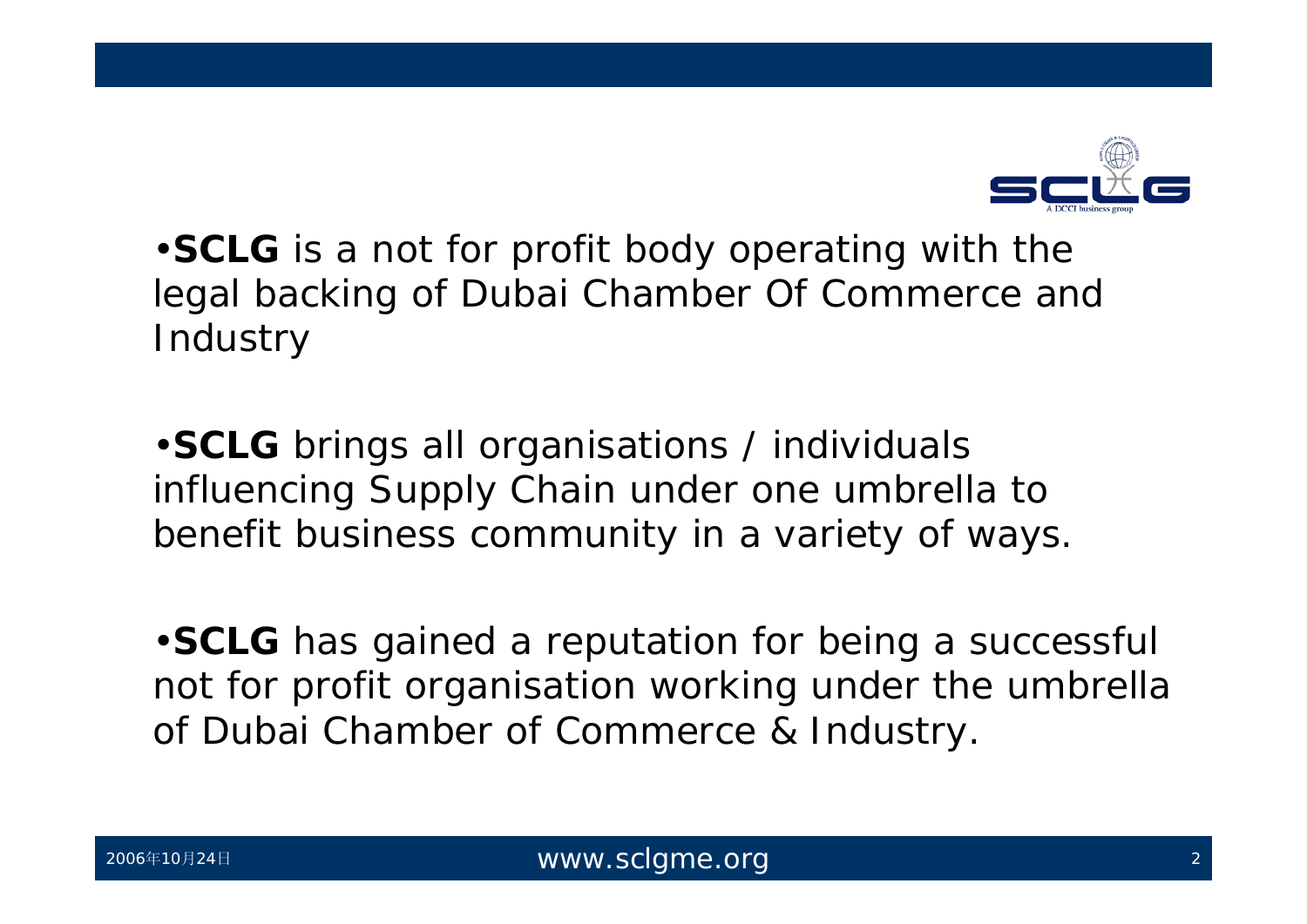# **Mission Statement**



To provide an accessible, dynamic, professional networking environment;

That facilitates the achievement of professional, educational, and personal goals by members of SCLG community,

In an atmosphere that encourages professional development, diversity, and innovation in Logistics and Supply Chain Management.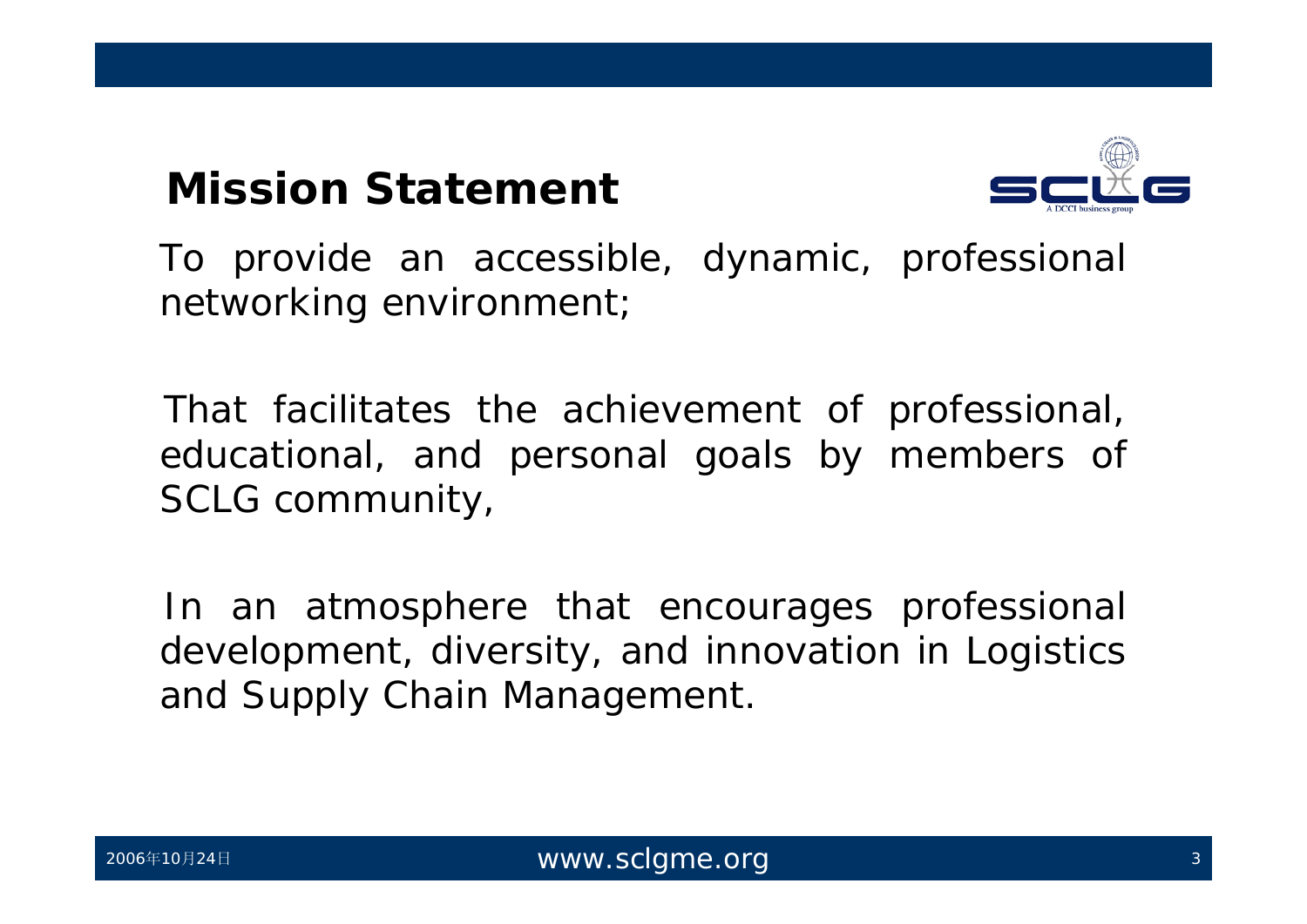# **SCLG Activities**



- SCLG organises "Networking Evenings" and "Educational Events" to benefit the Community
- SCLG has endorsed many Supply Chain and Logistics related events world-wide
- SCLG works in close co-operation with CSCMP, Council of Supply Chain Management Professionals which is an international body based in USA.
- This year we collaborated with CSCMP, to bring a world class Supply Chain Global Conference to Dubai in February 2006.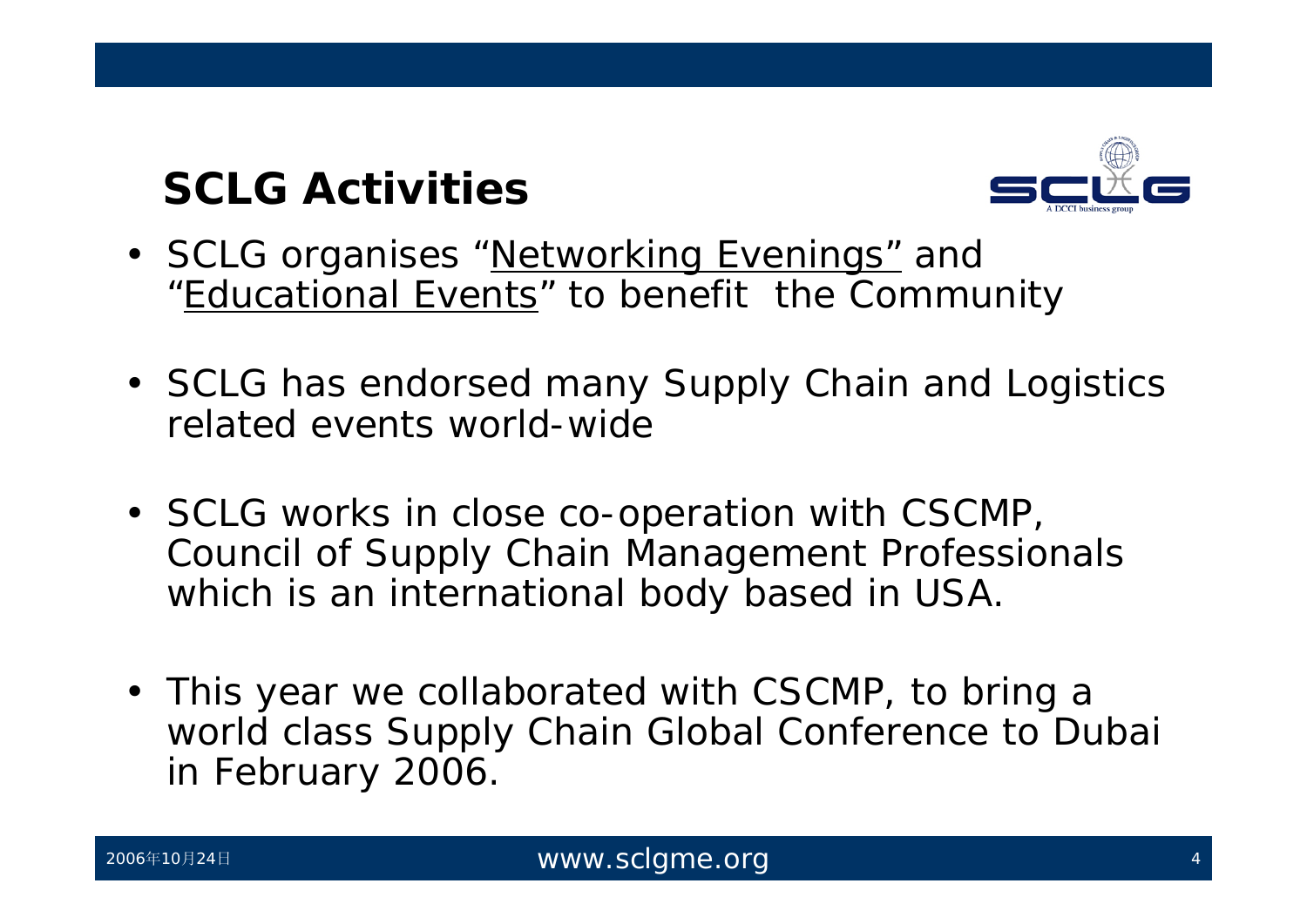# **Membership Sectors**

- $\bullet$ Retailers
- •**Distributors**
- •Manufacturers
- Traders
- Forwarder / Shipping Agents
- Transporters and Integrators (Airlines, Ocean Liners, Truckers)
- Facilities Providers (Ports, Airports, Real Estate Providers etc.)
- Other Service Providers (Information Technology, Insurance, Banking etc.)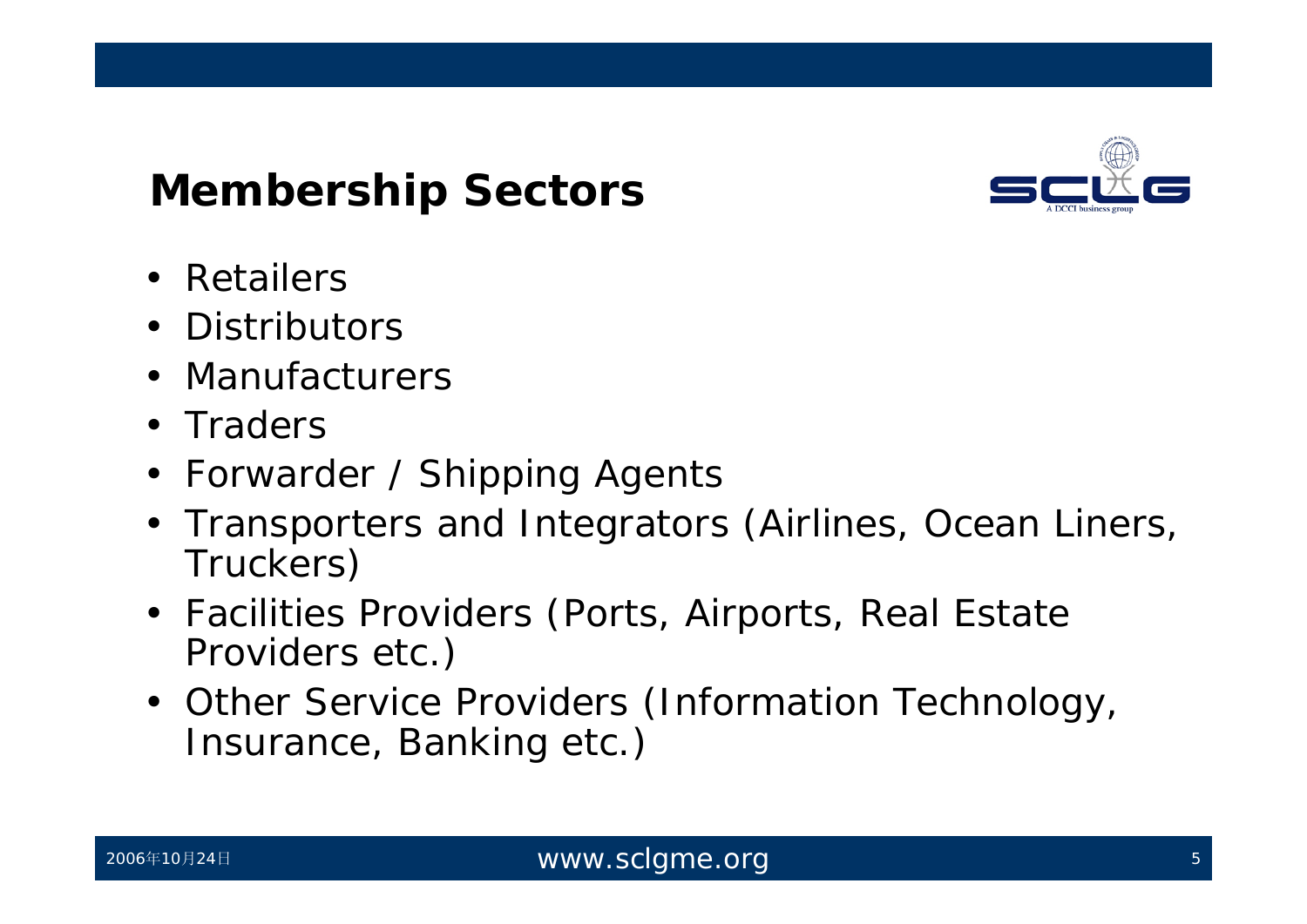# **Link Magazine**

- The official bi-monthly Magazine of SCLG
- •Already published 12 issues till now…
- •Expected to be Monthly early 2007 and onwards
- "Link" is the first in the region for the Supply Chain & Logistics community in view of its content, articles and case studies
- Through E-Newsletter, SCLG is reaching 60,000 Supply Chain and Logistics Professionals world-wide.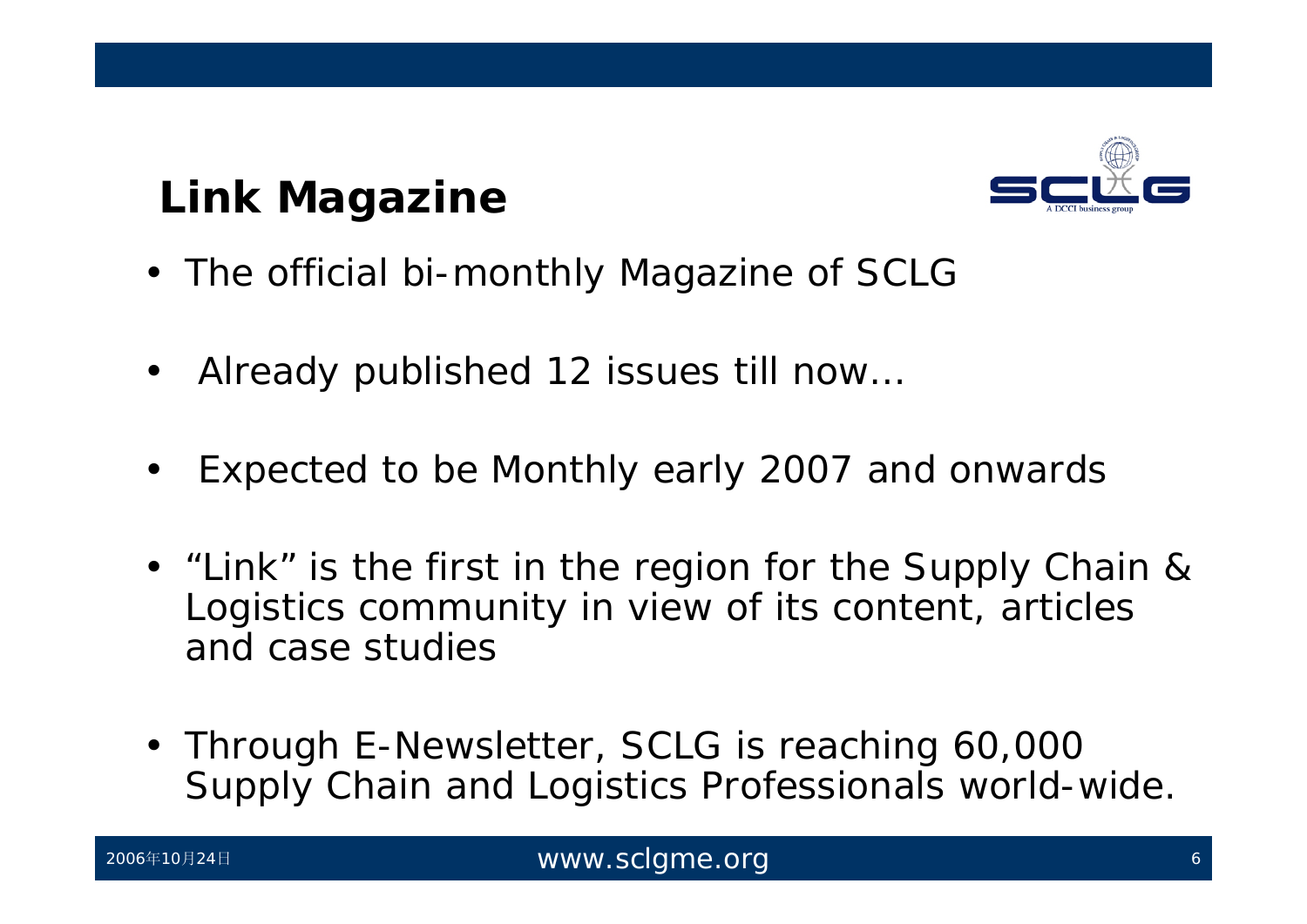# **SCLG website :** *[ww.sclgme.org](http://www.sclgme.org/)*



The new dynamic portal will soon replace the present site with the following new features**:**

- 1. Recruitment Module
- 2. Content Management
- 3. Newsletter Management
- 4. E-Commerce
- 5. News Module
- 6. Events Module
- 7. Picture Gallery
- 8. Market Research Module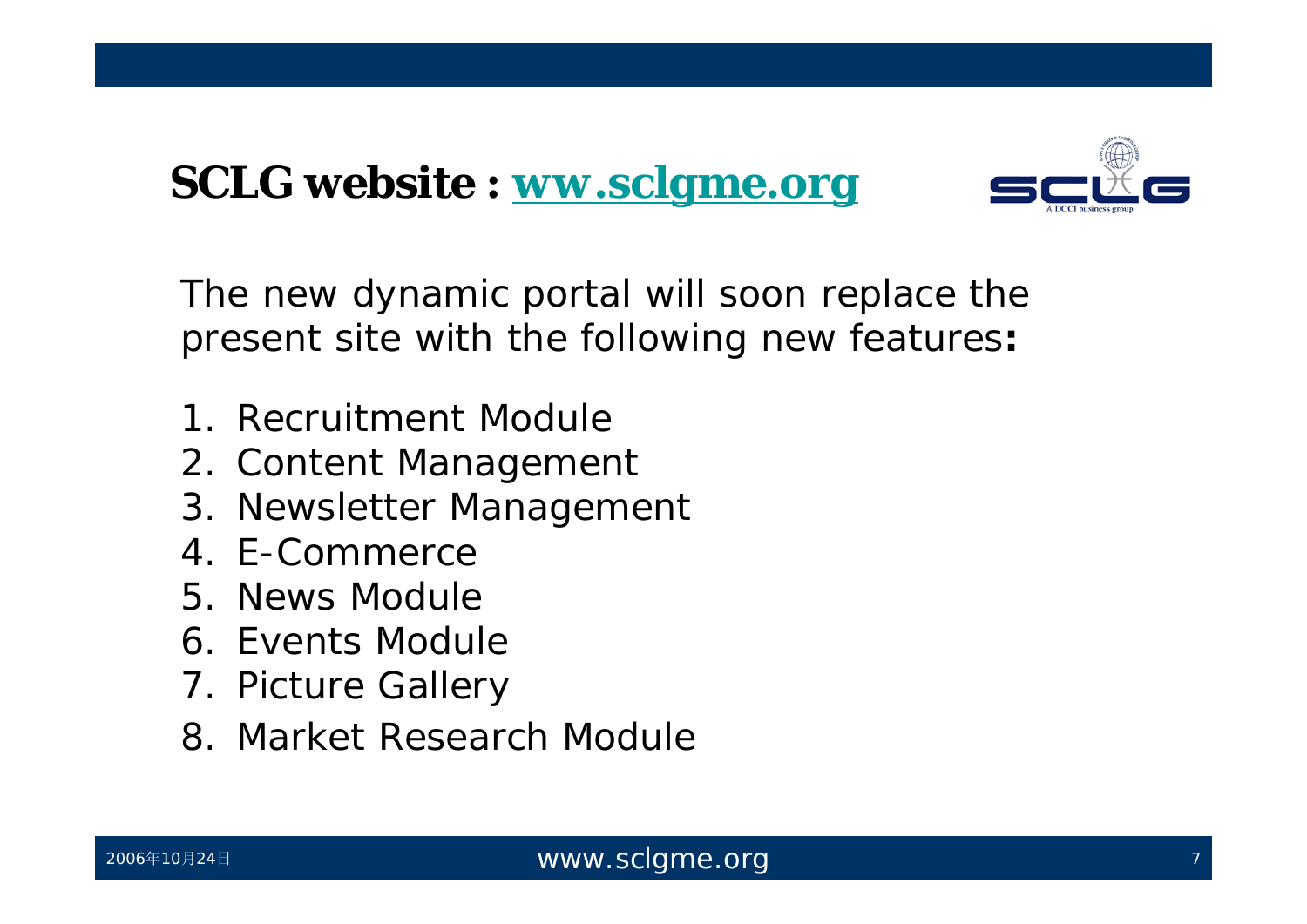# **Middle East Drivers**



- Oil and gas
- •Investing within the region
- Controlling investment outside the home base
- Market reforms more to be doneDemocracy, Islamist trends and security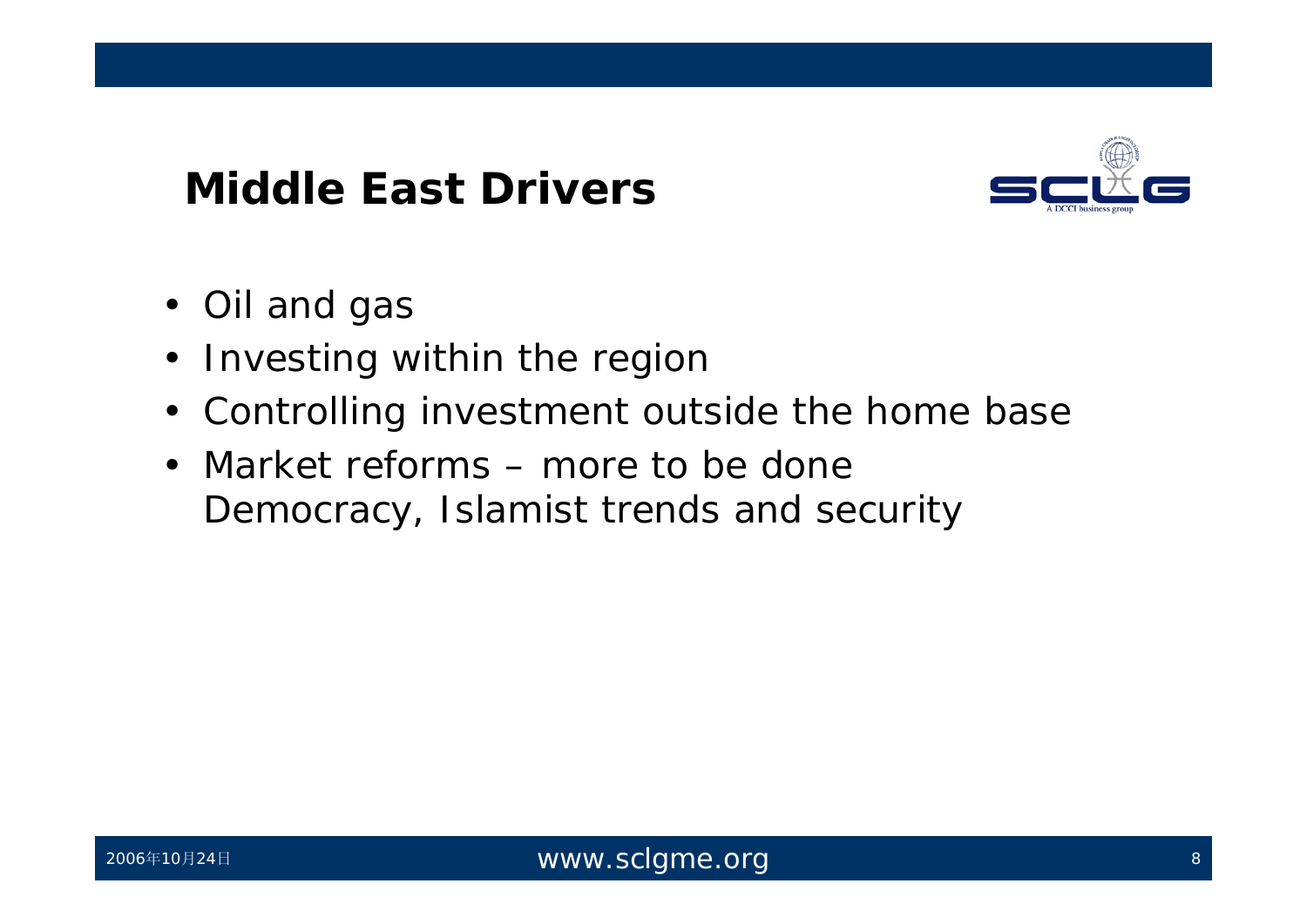

## **Refinery Capacity will remain tight**

**World crude oil distillation capacity World refined product demand**



2006年10月24日 WWW.SClgme.org 9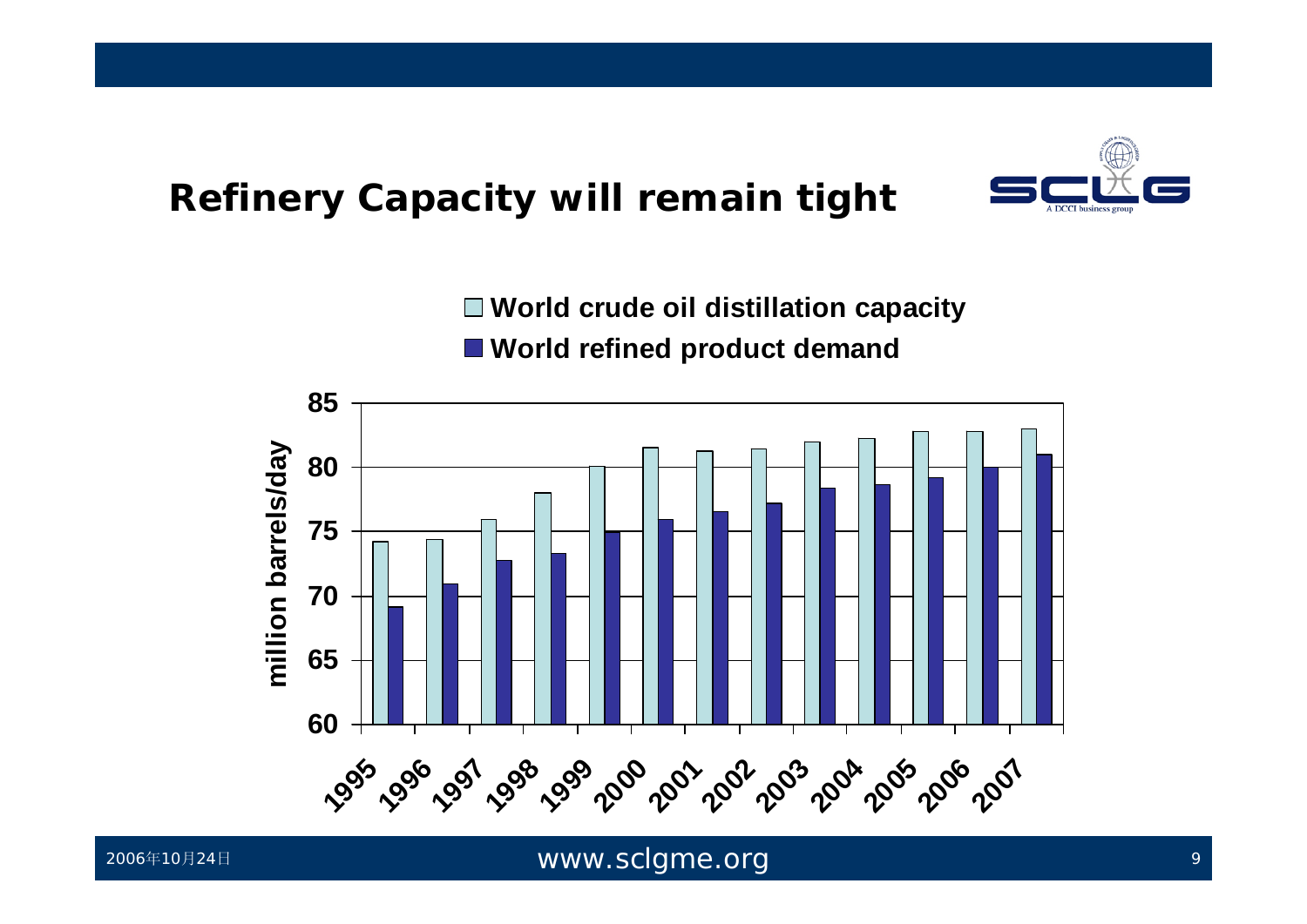## **Real GDP Growth Rates (%)**



|                                     | 2005 | 2006 | 2007 | 2008 | 2009 | 2010 |
|-------------------------------------|------|------|------|------|------|------|
| World                               | 3.4  | 3.1  | 3.0  | 3.1  | 3.1  | 3.2  |
| <b>US</b>                           | 3.6  | 2.8  | 2.6  | 3.0  | 3.1  | 3.1  |
| <b>EU 25</b>                        | 1.6  | 2.1  | 2.2  | 2.2  | 2.2  | 2.2  |
| China                               | 9.3  | 8.0  | 7.3  | 7.0  | 7.1  | 6.9  |
| <b>MENA</b>                         | 5.1  | 5.1  | 4.8  | 4.5  | 4.6  | 4.5  |
|                                     |      |      |      |      |      |      |
| US 3-month interest<br>rates $(\%)$ | 3.5  | 5.1  | 4.9  | 4.8  | 4.8  | 4.8  |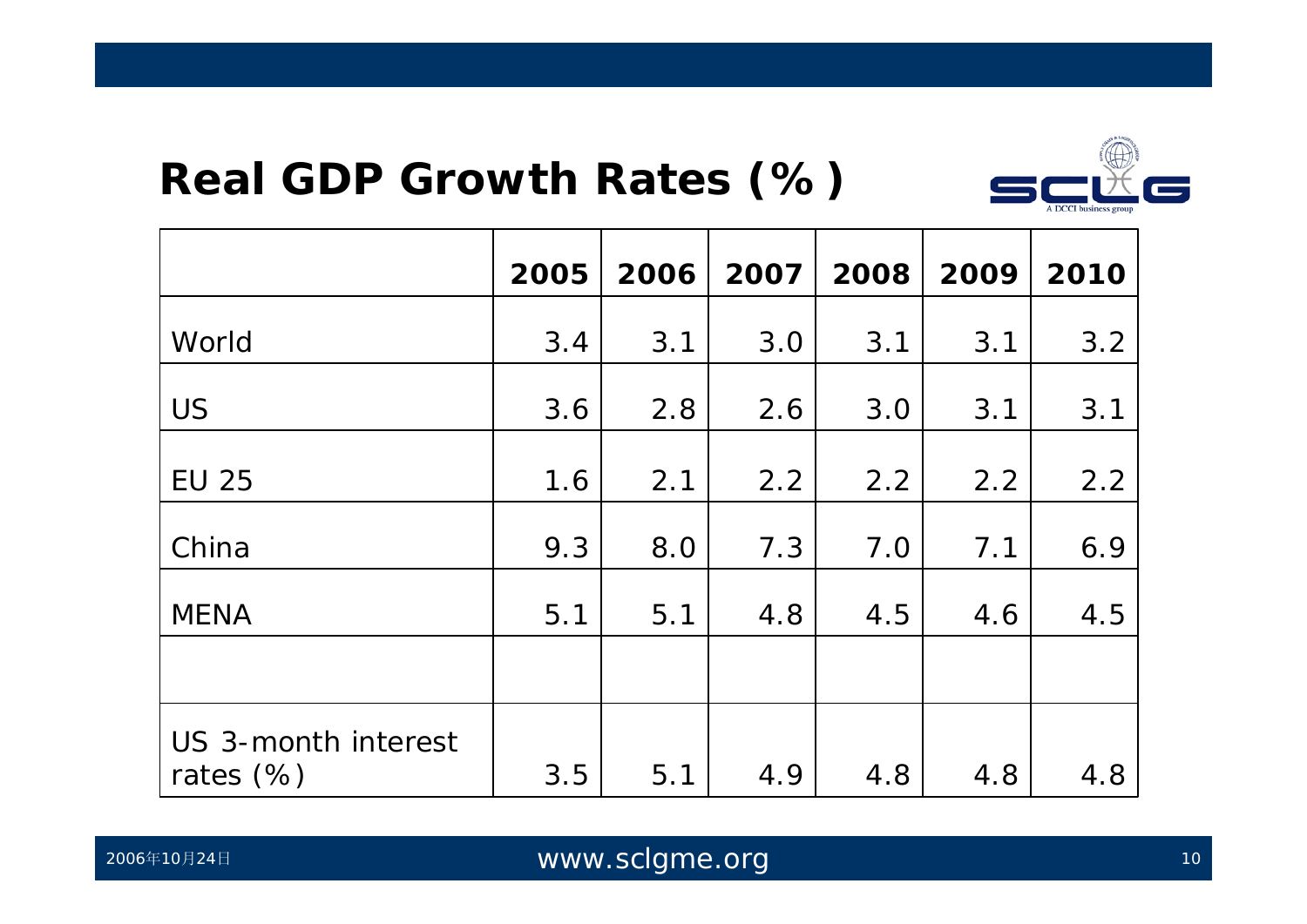## **Will emerging economies catch up?**



#### **US\$ trn at PPP**

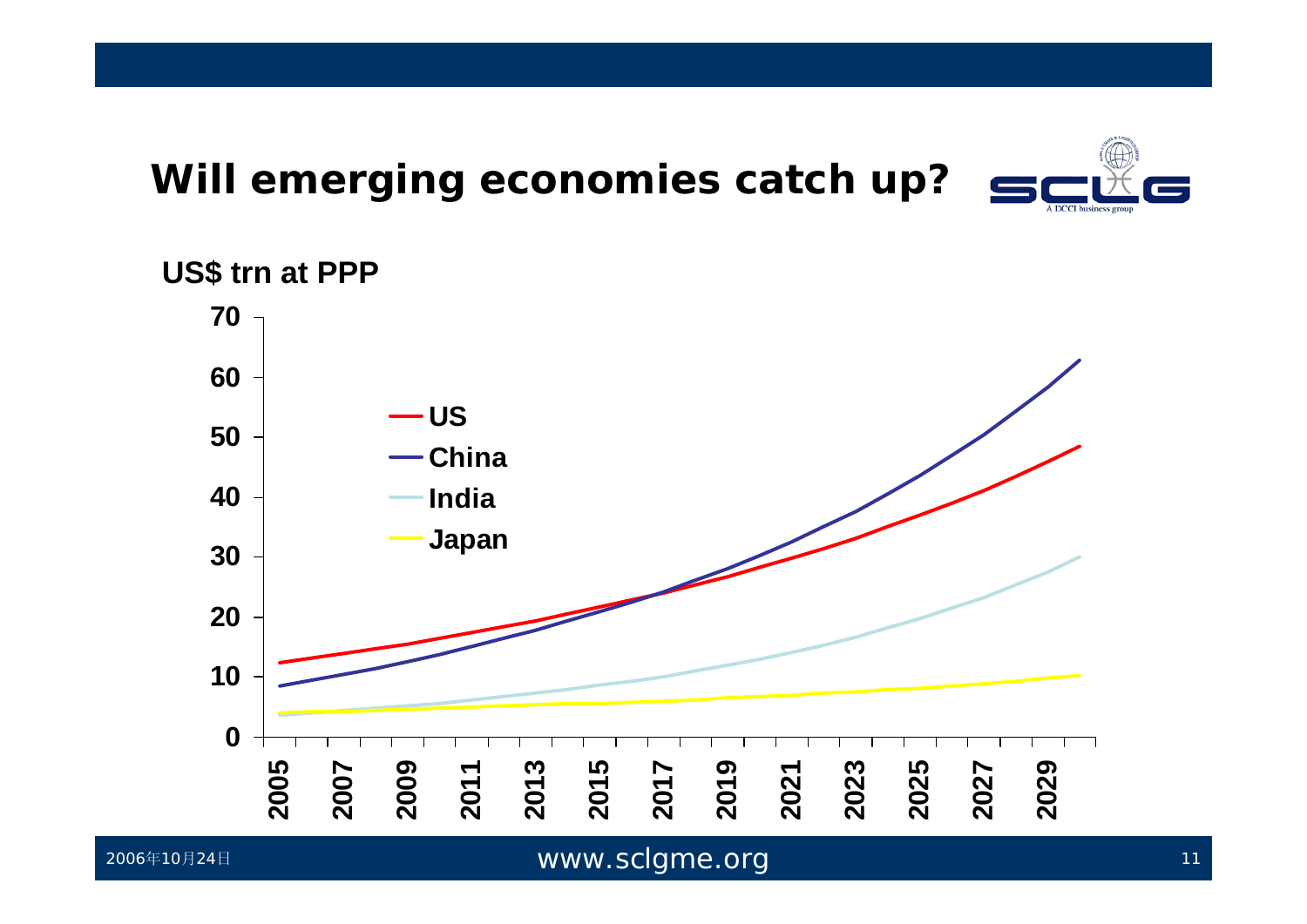

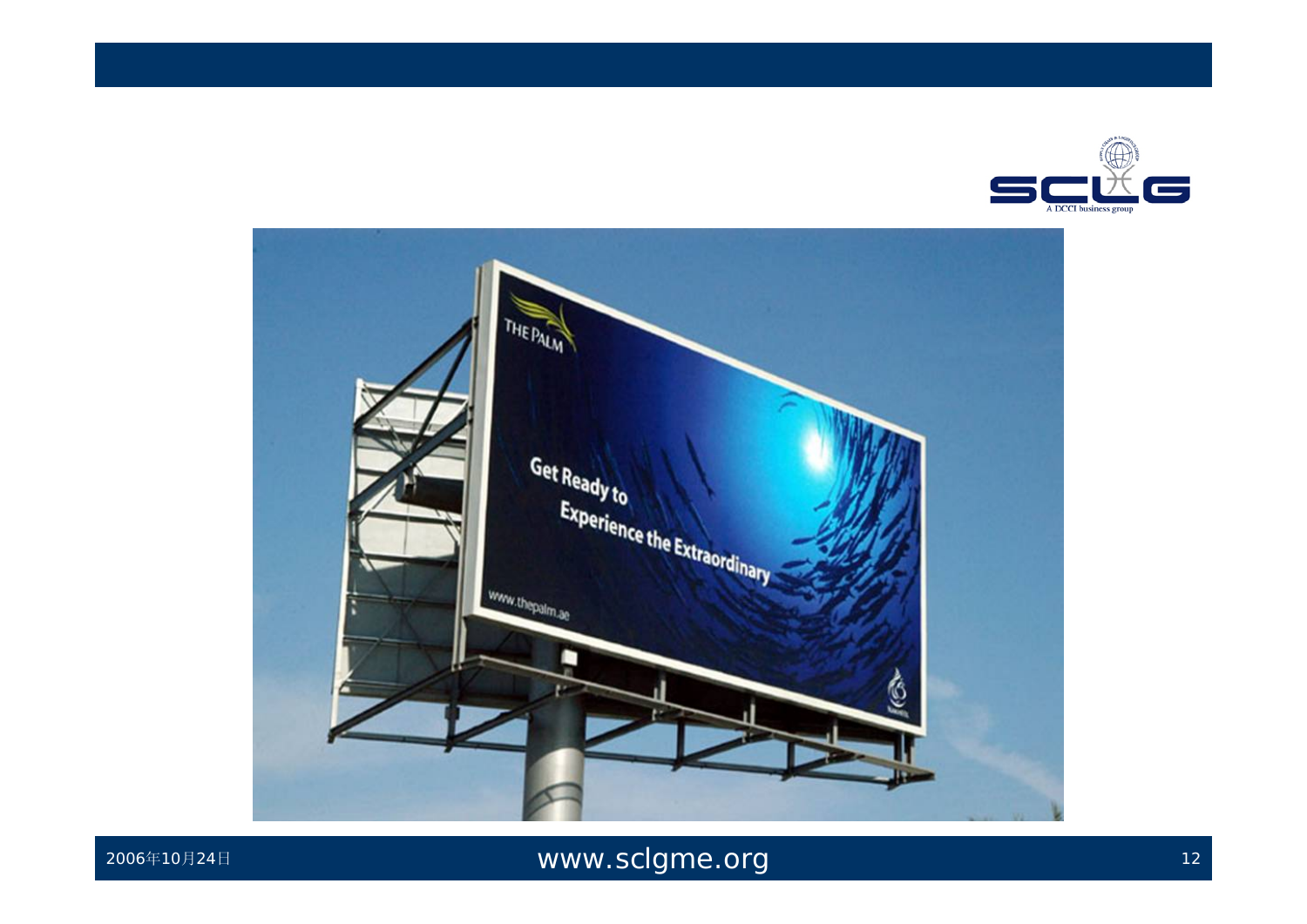

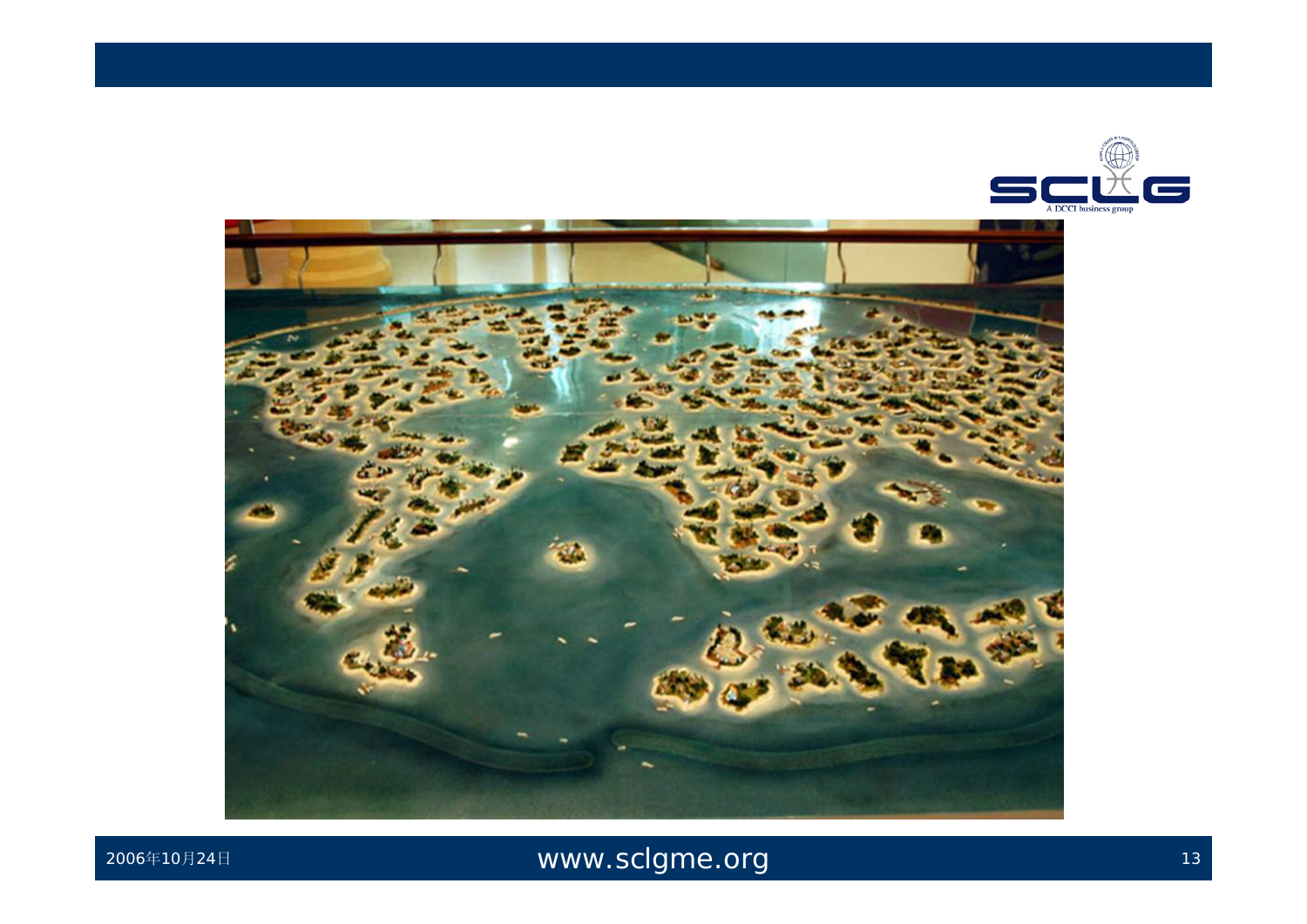

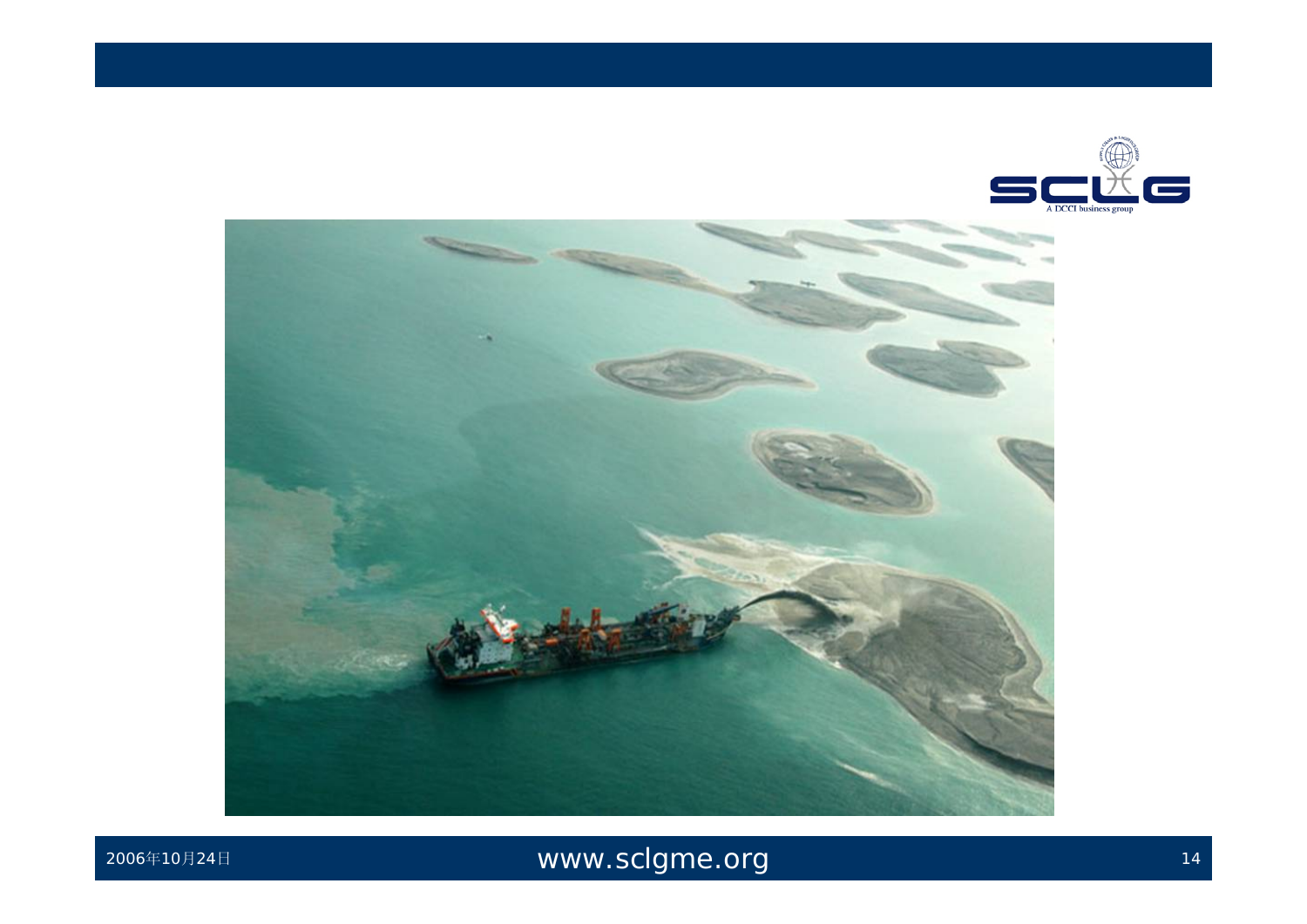

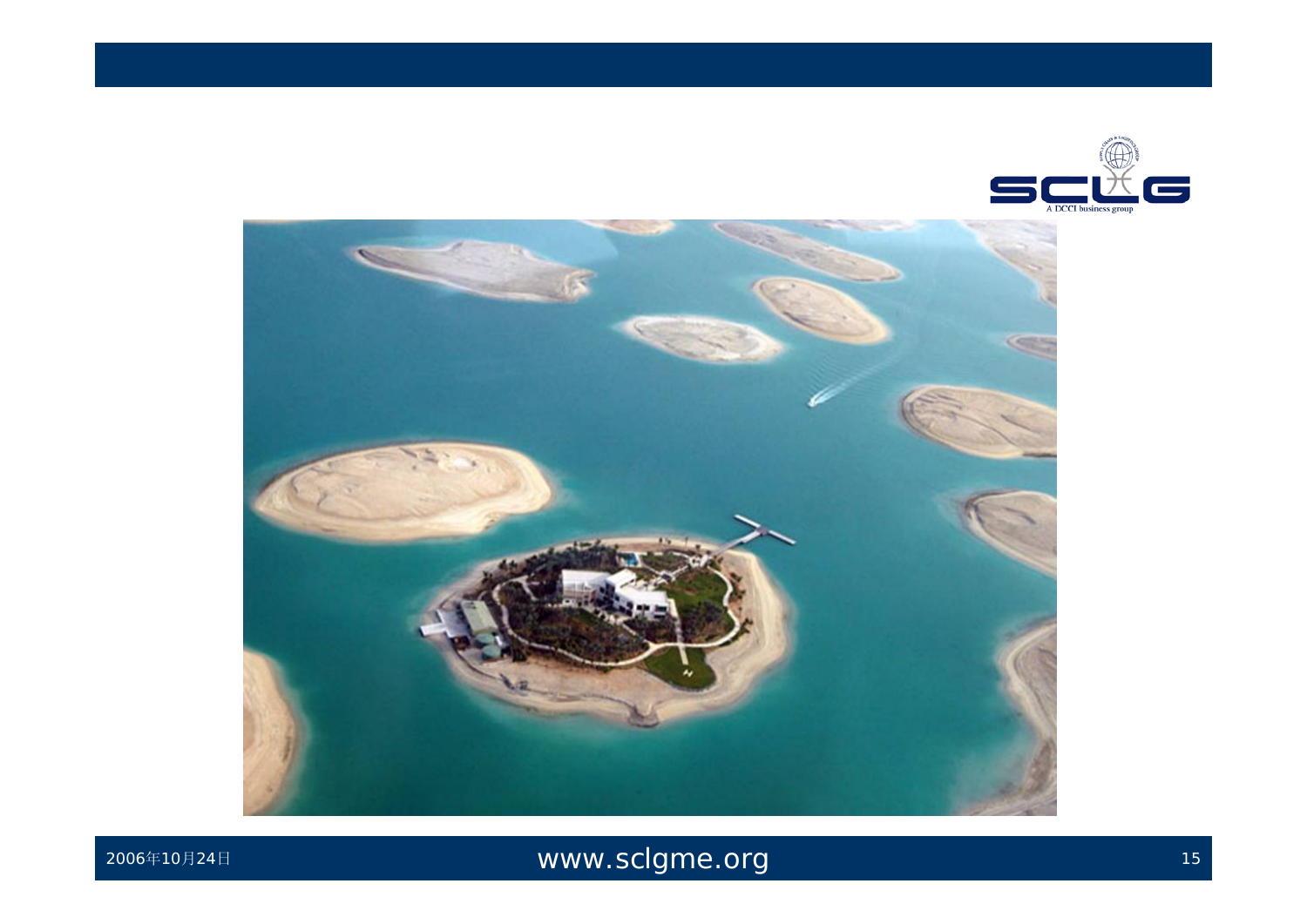

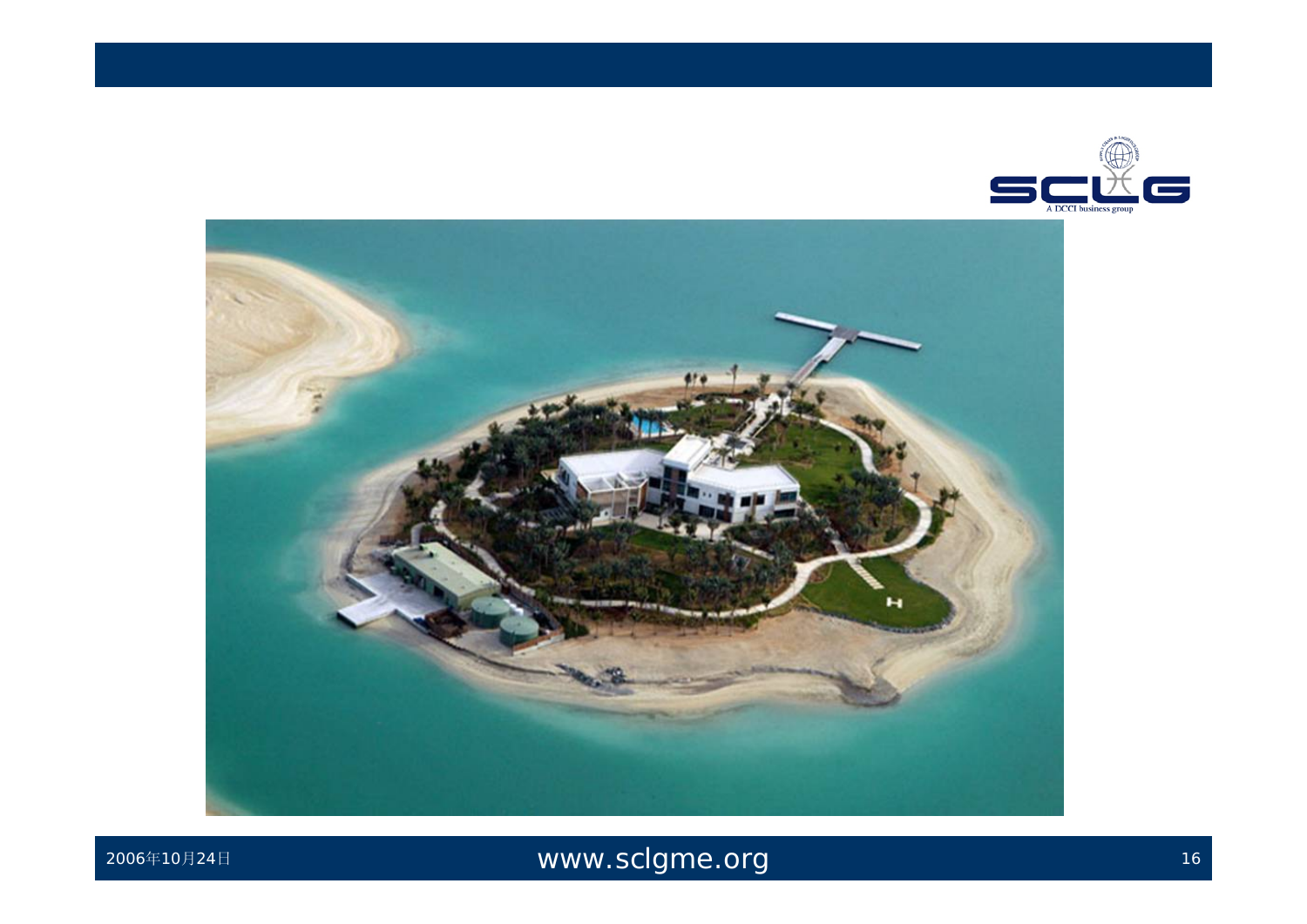

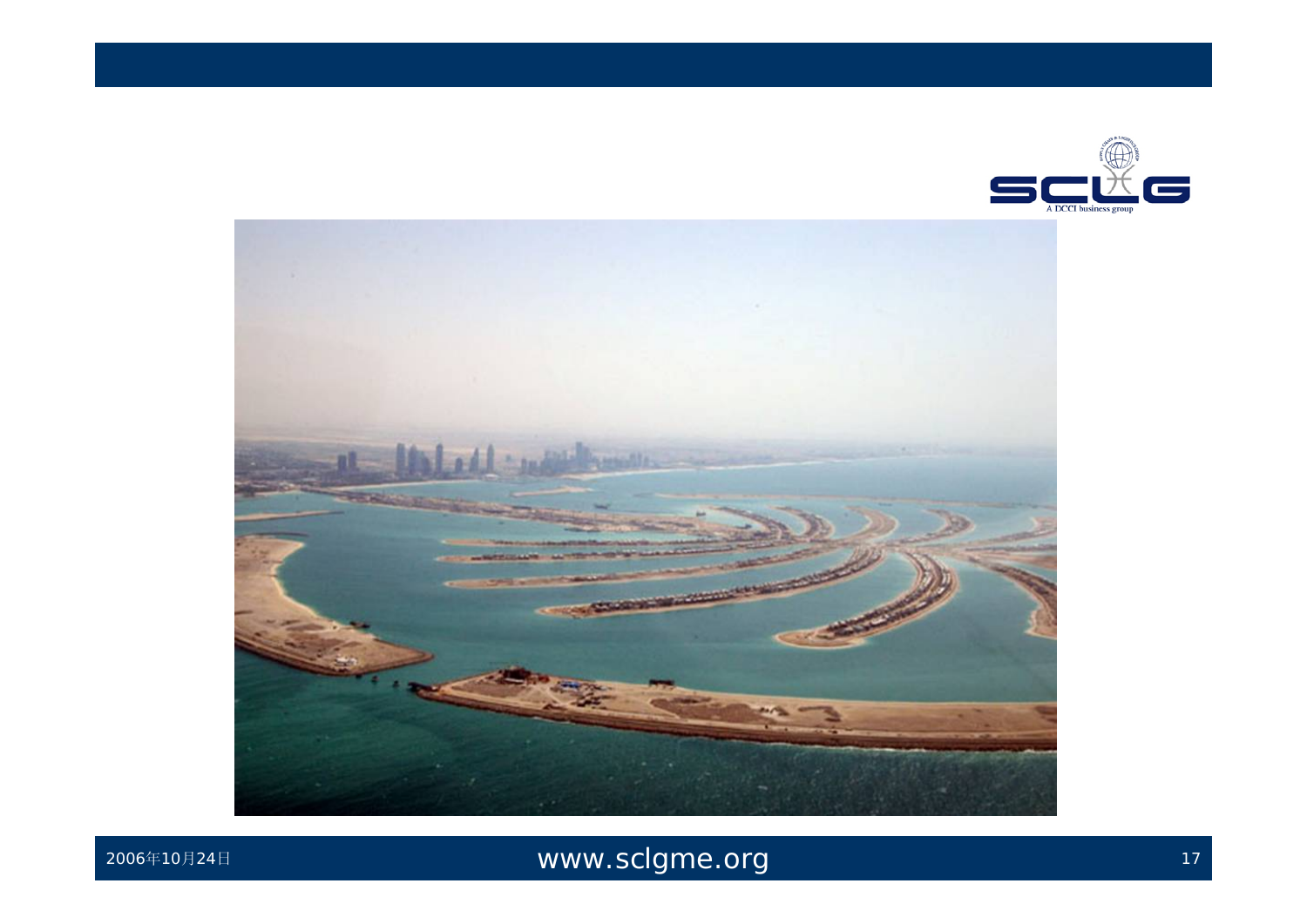## **Dubai Economy**



The Middle East's consumer base is growing 3% annually and will generate \$500 billion in retails sales by 2010, according to market analysts AC Nielsen.

A company study shows that private label sales in the region are growing at double the rate of branded counterparts and now account for 17% of goods sold.

Gulf News, September 05, 2006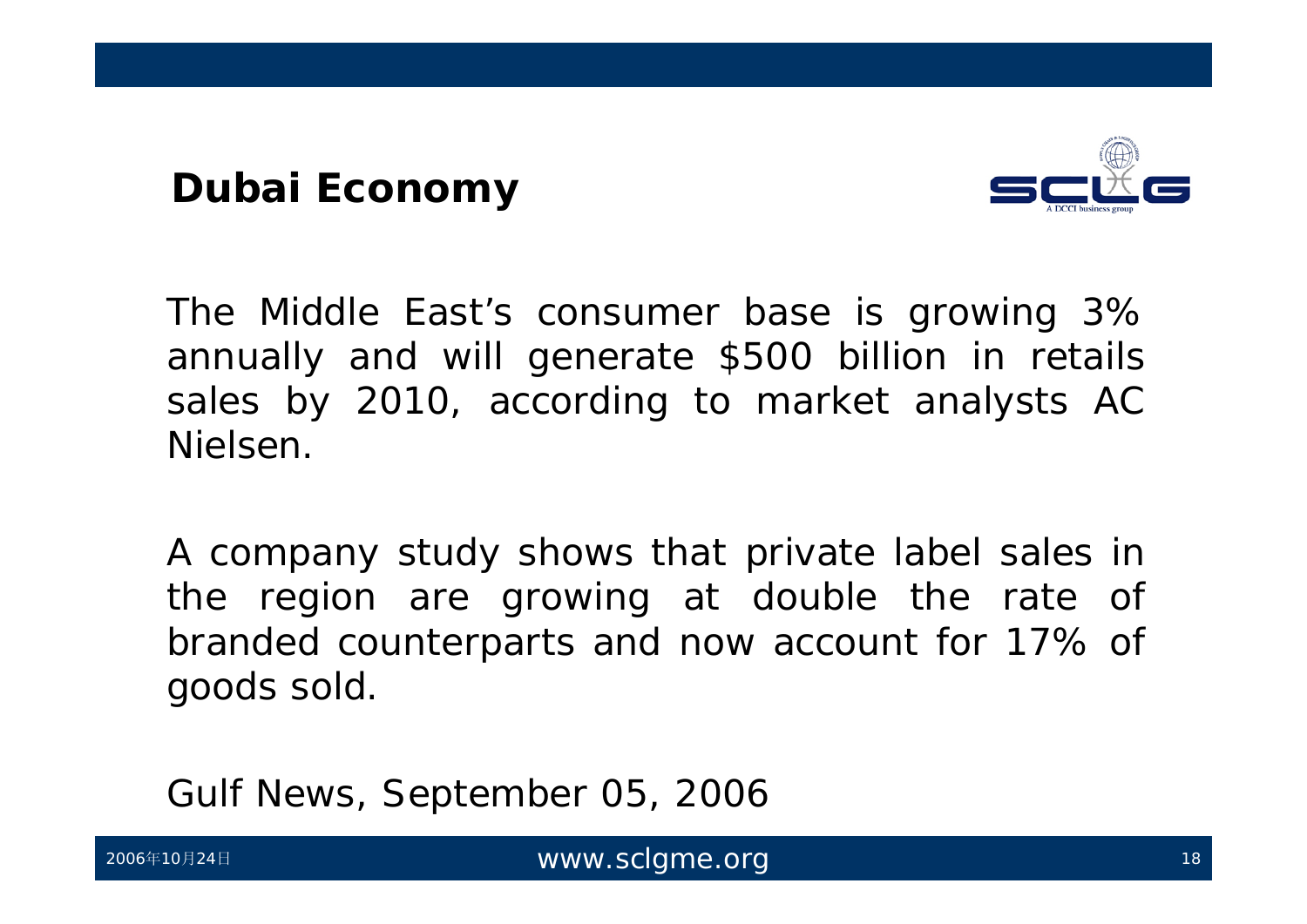### **Dubai Property & Developments**



Dubai Waterfront, a subsidiary of Nakheel awarded the contract for grading at the world's largest waterfront development to Dubai-based Ghantoot Gulf Contracting (GGC) for more than \$100 million (AED 367m).

Emirates Today, September 19, 2006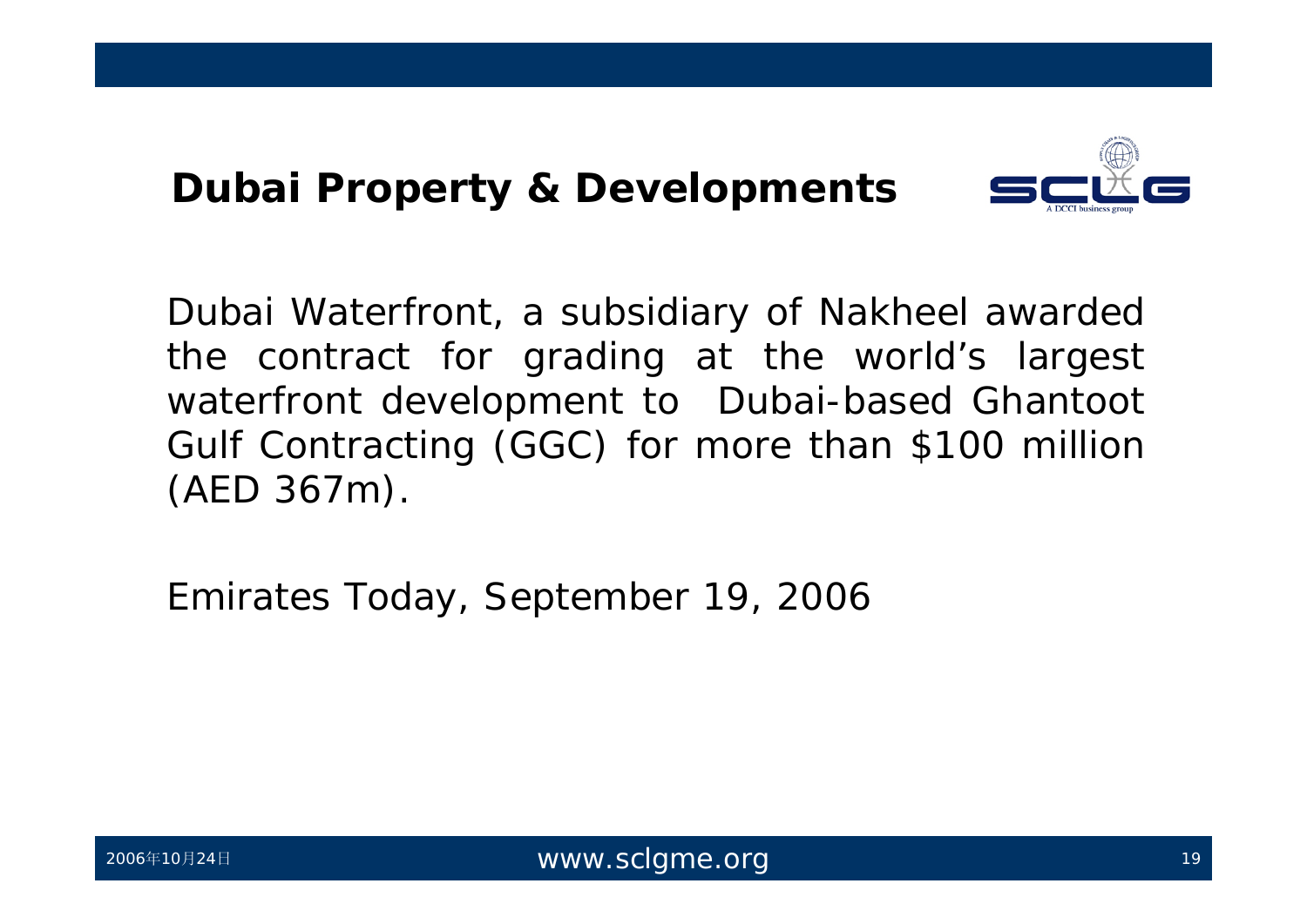### **Dubai Property & Developments**



Dubai is investing a total of Dh300 billion in numerous aviation infrastructure projects.

Dubai International Airport is Dh19 billion. Second phase to be completed end – 2007 is worth Dh15 billion, this will increase airport capacity from 22 million passengers now to 70 million annually.

Gulf News, September 17, 2006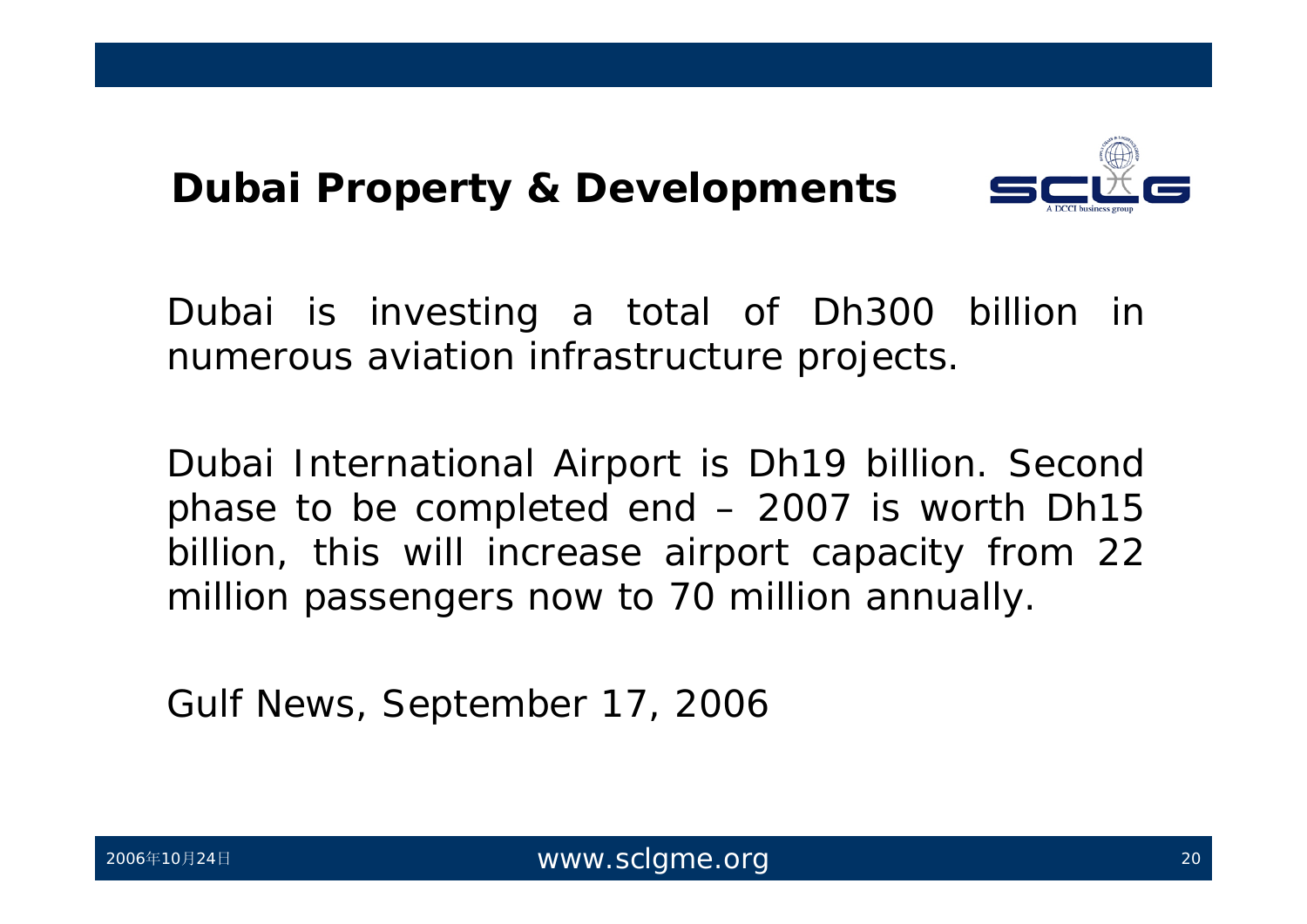## **Dubai Travel & Hospitality**



Dubai aims to attract 15 million tourists a year. In 2005, 6.2 million tourists stayed in the city's 409 hotels. As tourist numbers rise, hospitality sector grows in the economy. Personnel training will grow in sophistication as well.

DTCM begun a new initiative to supervise and regulate training fro staff in hotels and tour companies

Gulf News, September 07, 2006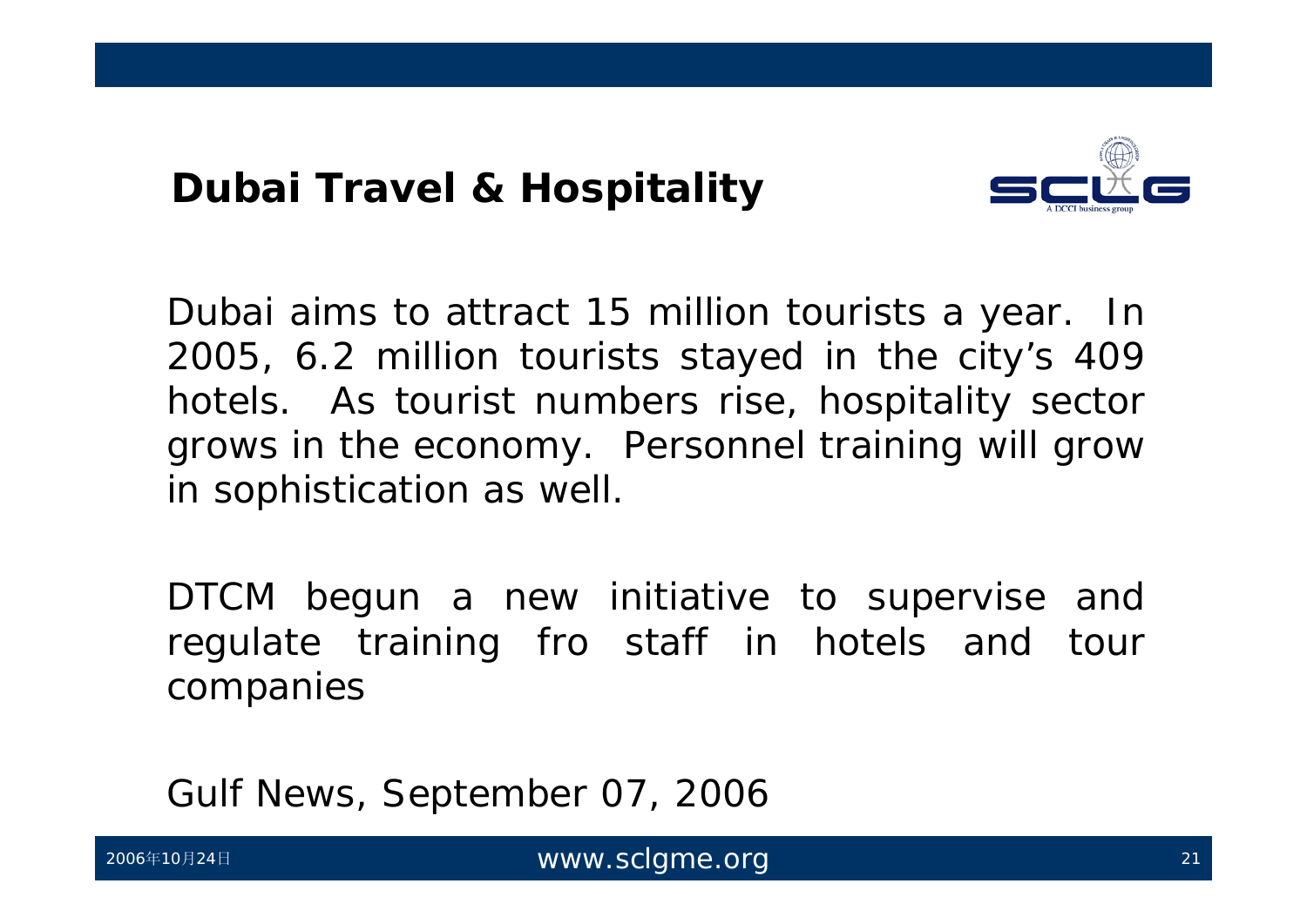#### **Dubai Trade & Investment**



**Trade between the UAE and Singapore touched \$6.4 billion (AED 23.48bn) in 2005, an increase of 58% over last year, according to a senior Singapore Government official.**

**"The two countries enjoy healthy trade ties, exports from my country to the UAE stood at \$3.6bn (AED 13.21 bn) and UAE exports are at \$2.8 bn (AED10.27bn) I believe this will increase further,' said Dileep Nair, Consul General of Singapore in UAE**.

Gulf News, September 05, 2006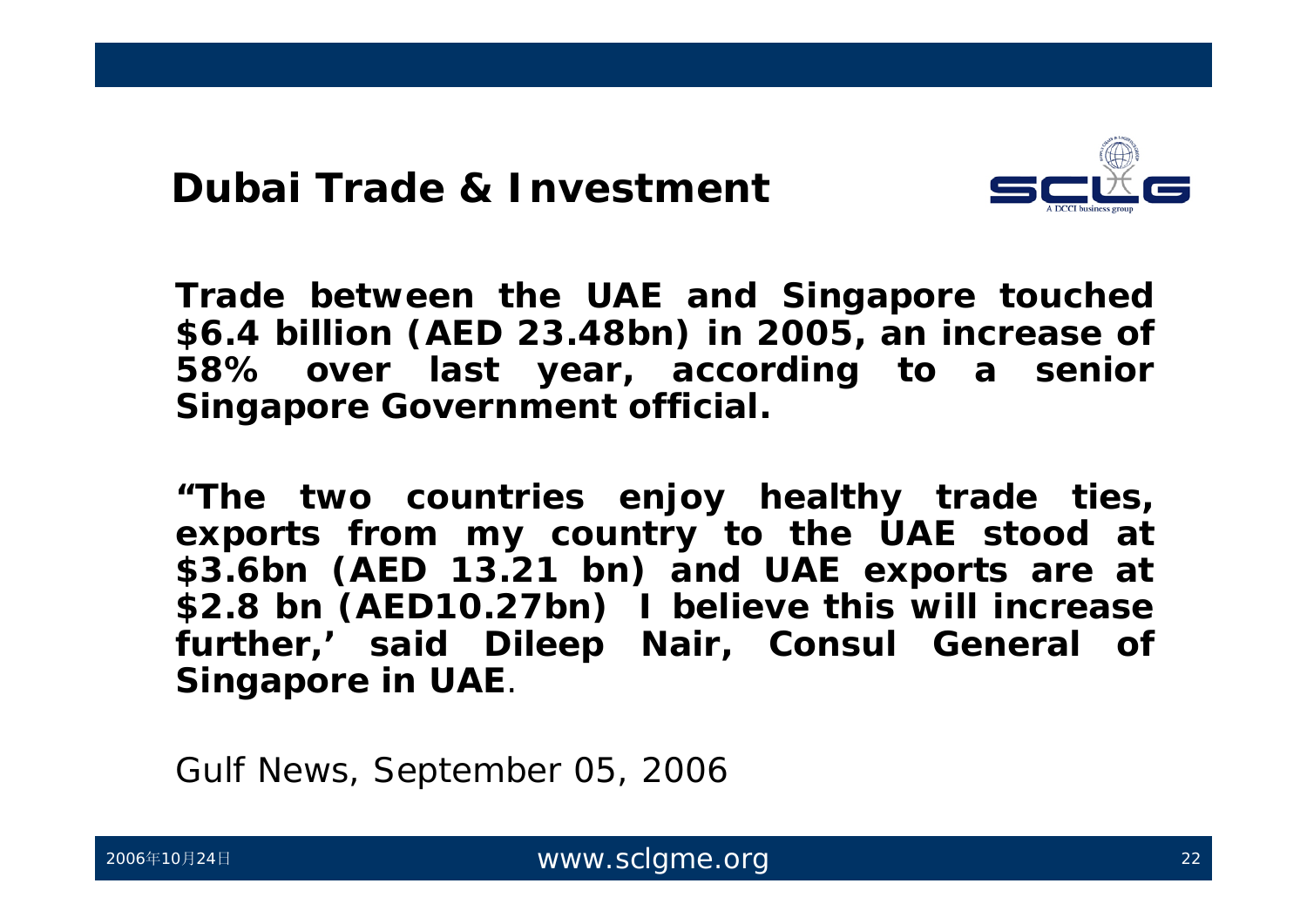## **Dubai Travel & Hospitality**



The UAE and China are to sign an agreement that will help attract more Chinese visitors to the country.

Approved Destination Status (ADS) is a tourism deal between Beijing and a foreign country, which allows Chinese citizens to take holidays to that destination.

Gulf News, September 08, 2006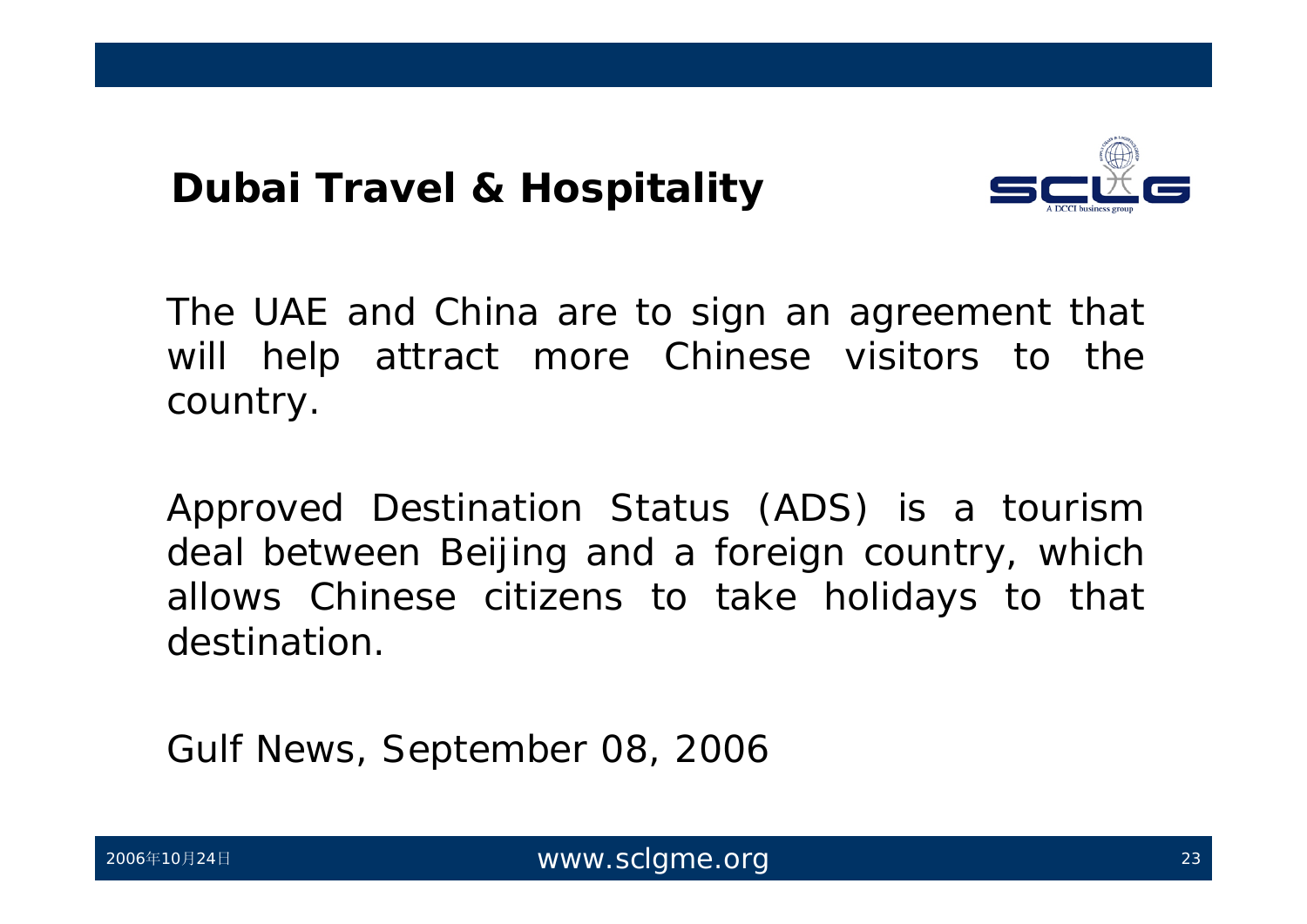### **Dubai Travel & Hospitality**



Dubai hospitality sector workforce could triple in 4 years as the emirate aims to have 80,000 hotel rooms by 2010 compared with the current 39,000.

The tourism sector currently employs about 30,000 people. "There will be close to 100,000 people employed in the tourism industry by 2010," Department of Tourism and Commerce Marketing (DTCM) human resource manager Ebrahim Yaqoot said.

Gulf News, September 07, 2006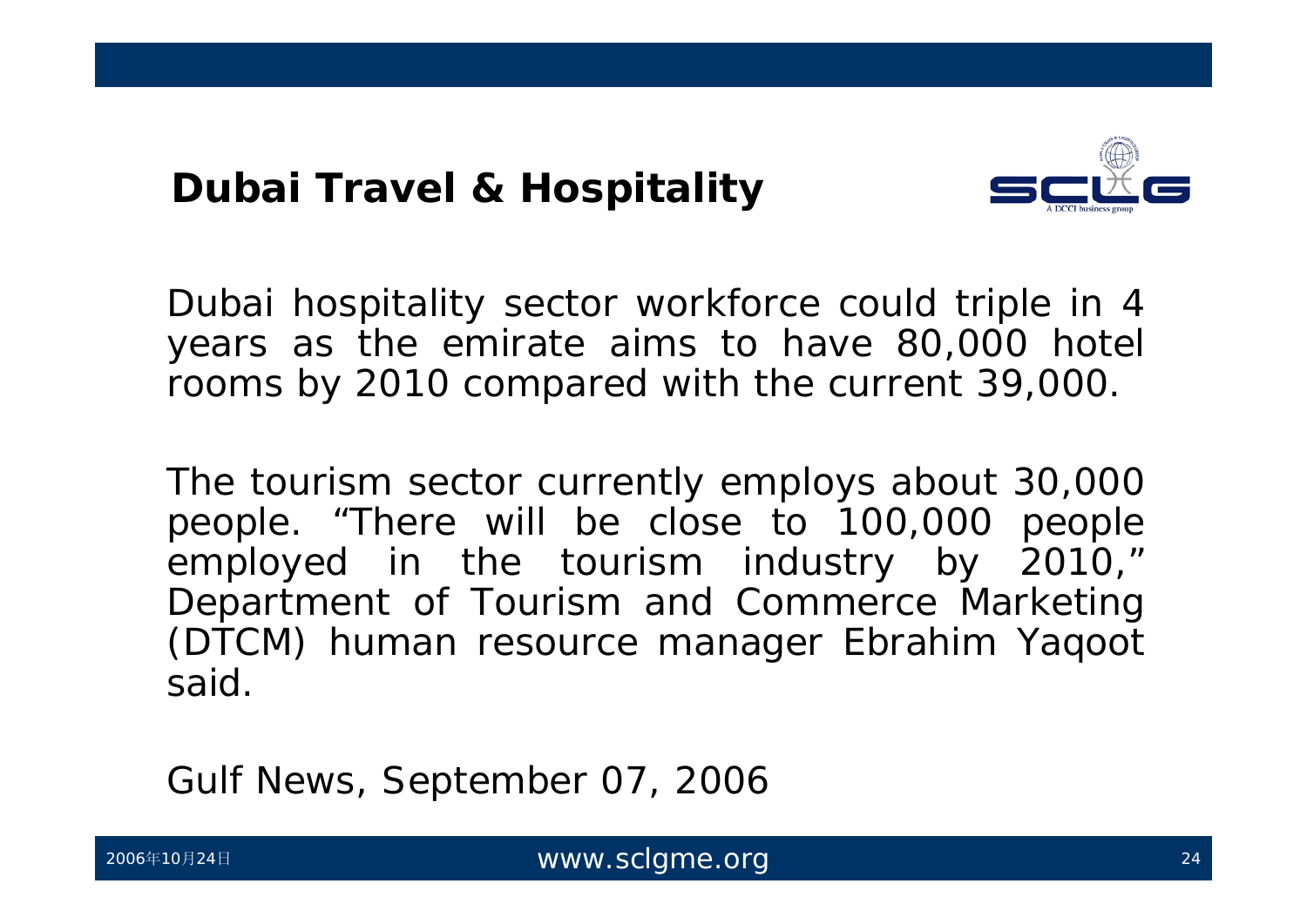

According to DELL, the Supply Chain is 'The biggest leverage point we have."

Global Clothing Manufacturer / retailer Zara argues, "the supply chain is the business model."

International trading company Li & Fung suggests "customer value lies in our ability to architect and operate supply chains."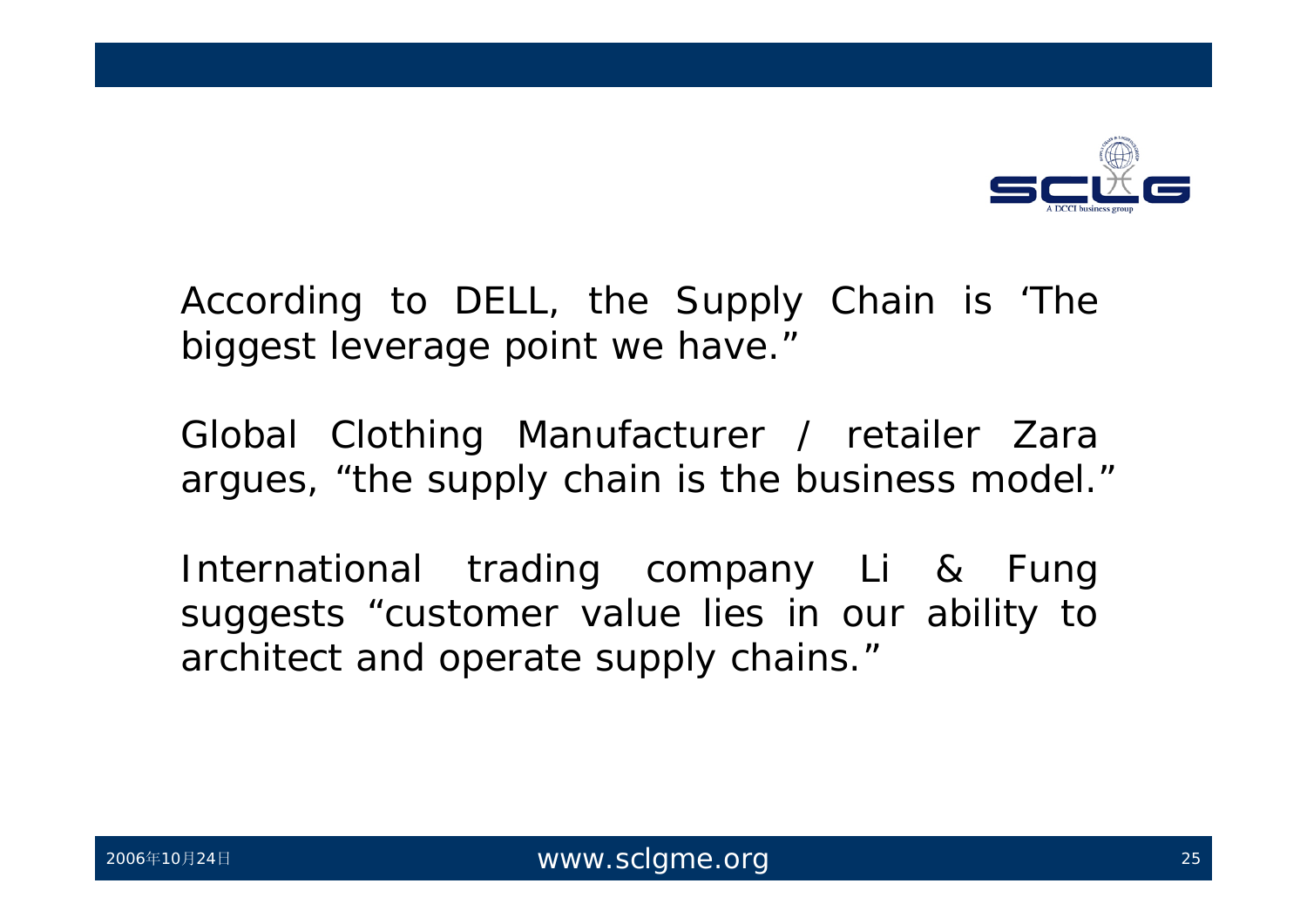# **10 Absolute Musts**



- 1. Execute at Retail. Scrutinize process, fix problems.
- 2. Talk Aisles not just Categories. Category Management is evolving into Aisle Management. Rebalancing space and improving adjacencies is big impact.
- 3. Have a Trip Strategy. You're competing more for trips than customers. Know which trips you're losing, and work to get them back.
- 4. Elevate Financial Discussions. Know how and where stores make money. Cash Flow, True Profit, and ROI must be in your annual business reviews.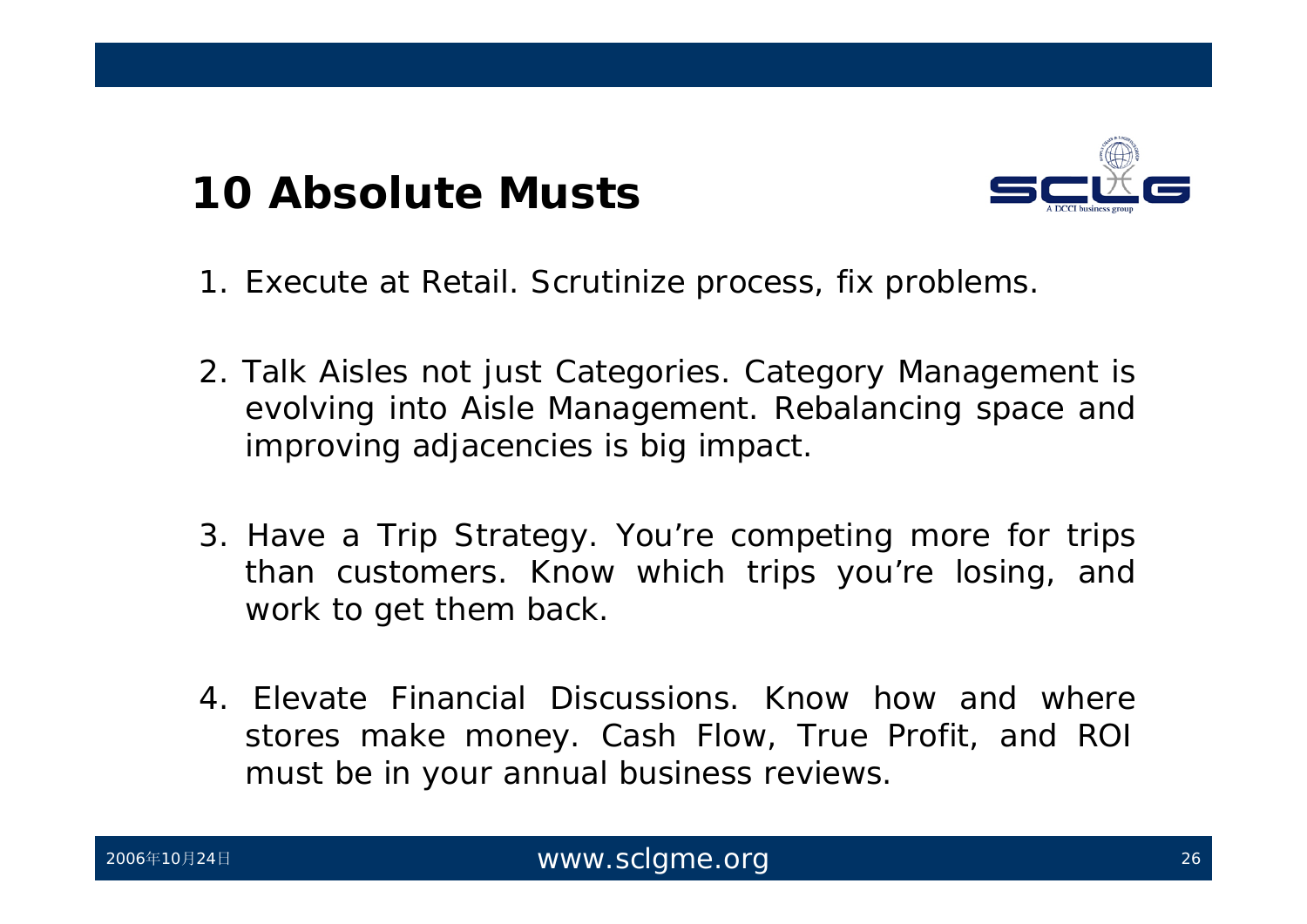# **10 Absolute Musts**



- 5. Make End-Caps More Productive. Beware conditioning shoppers to buy only on sale.
- 6. De-commoditize Center Store. Most profit comes from here, but a third of center store delivers no value. Differentiate this space via new merchandising techniques.
- 7. Aim Before Shooting. Before running price optimization programs, have a pricing strategy for aisles and categories that is consistent with total store strategy.
- 8. Seek Understanding. Demand that your vendors understand your business beyond just their own categories.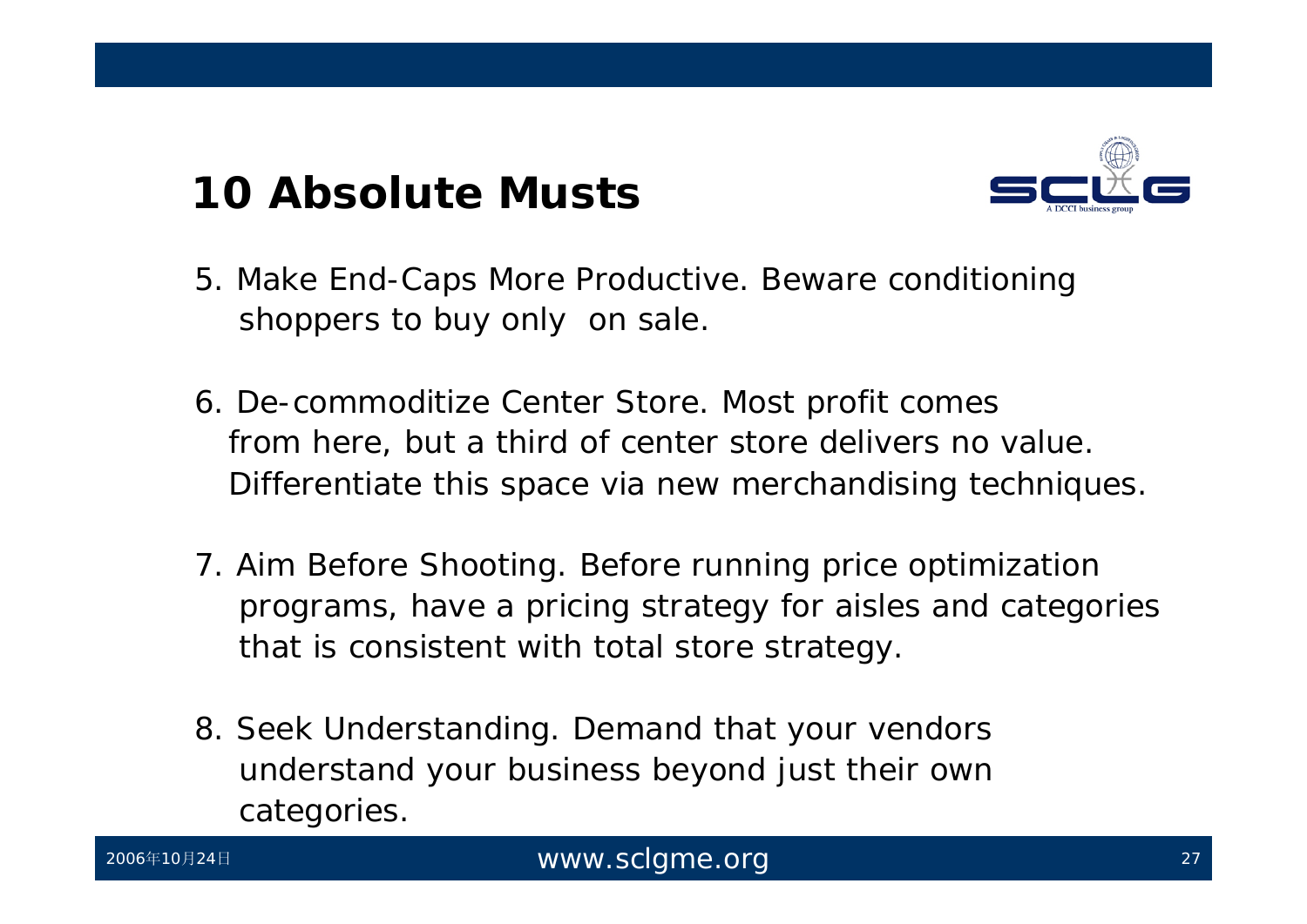# **10 Absolute Musts**



- 9. Act on Channel Dynamics. Be aware of who's winning and who's losing, and why; then act!
- 10. Appreciate Base Grocery Power. For vendors, traditional supermarkets still provide economies of scale, full line distribution and test market opportunities. Keep this in mind as new formats grow.
- •*Source: Willard Bishop Consulting. RFF Retailer 2006-10-23*

*China's frozen food market will reach \$7.5 billion this year, according to Shanghai-based research firm Access Asia. By comparison, in 2000, the market was worth \$4.8 billion.* 

— Maria Trombly is China Bureau Chief for SourceMedia & freelance writer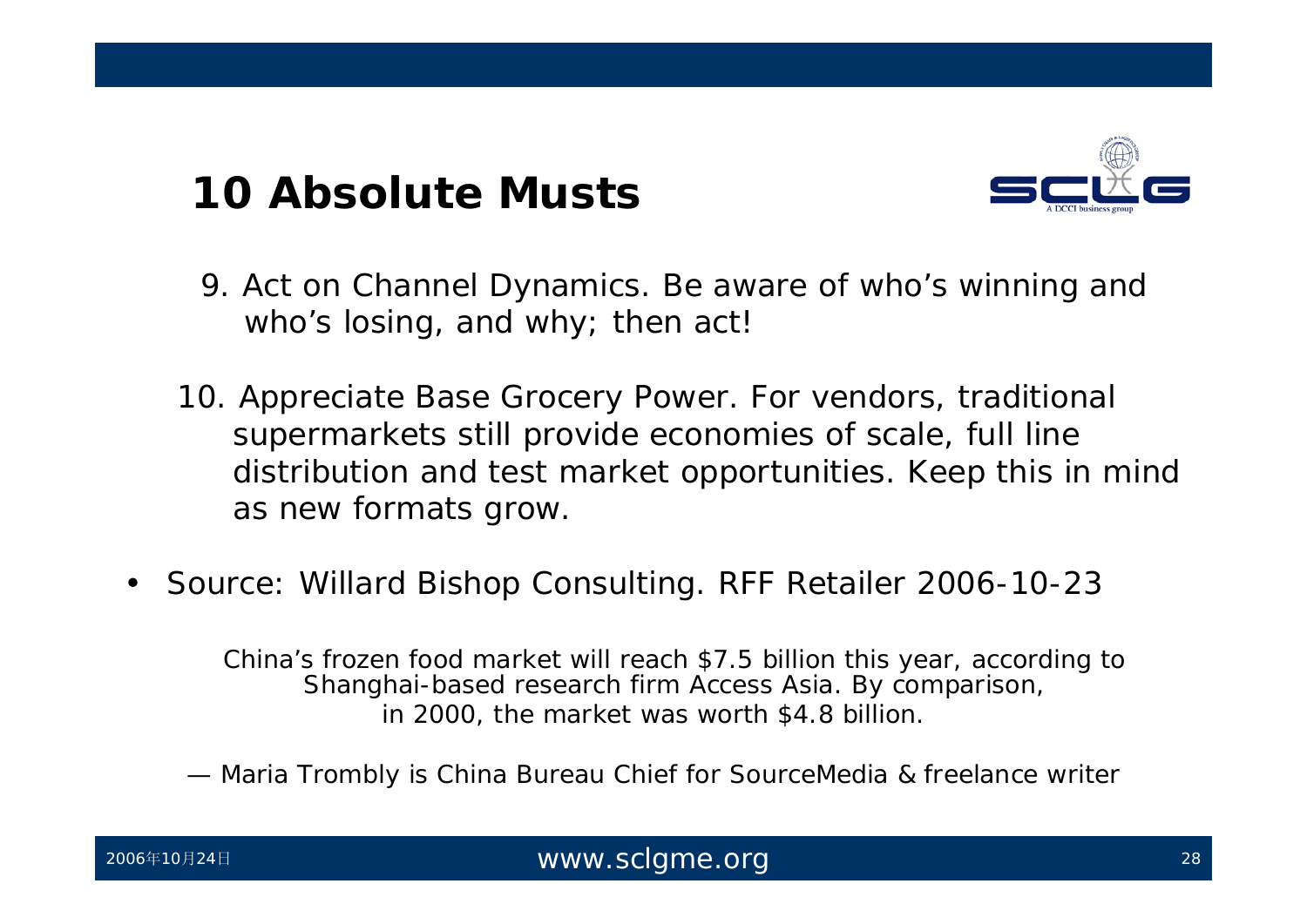

Campbell Soup Company

"Best in Supply Chain / Distribution" (Retail Systems Alert Group) using Norwark, CT-Based Terra Technologies's Real Time Forecasting Solution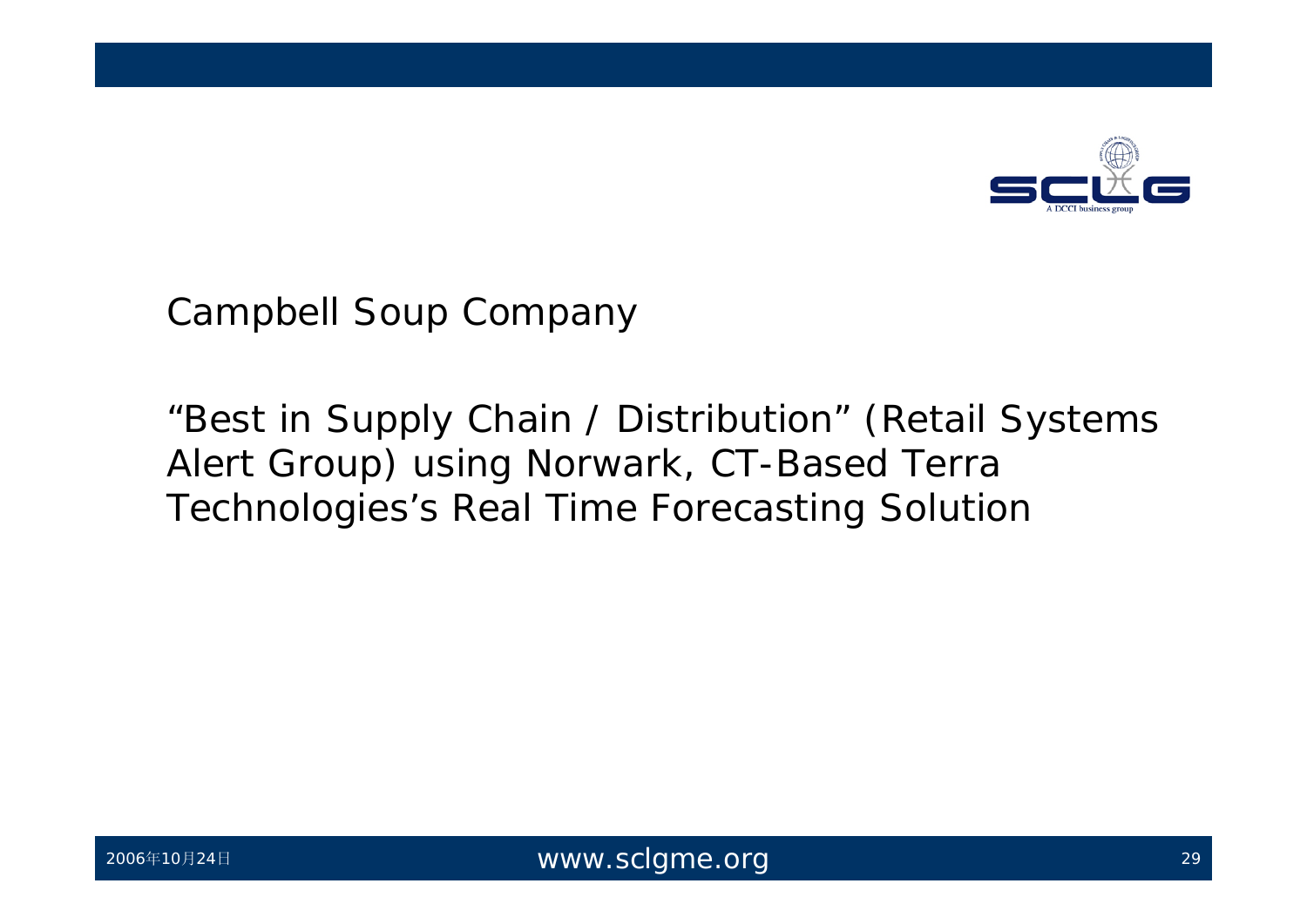

# **EBITDA Multiples**



#### 2006年10月24日 WWW.SClgme.org 30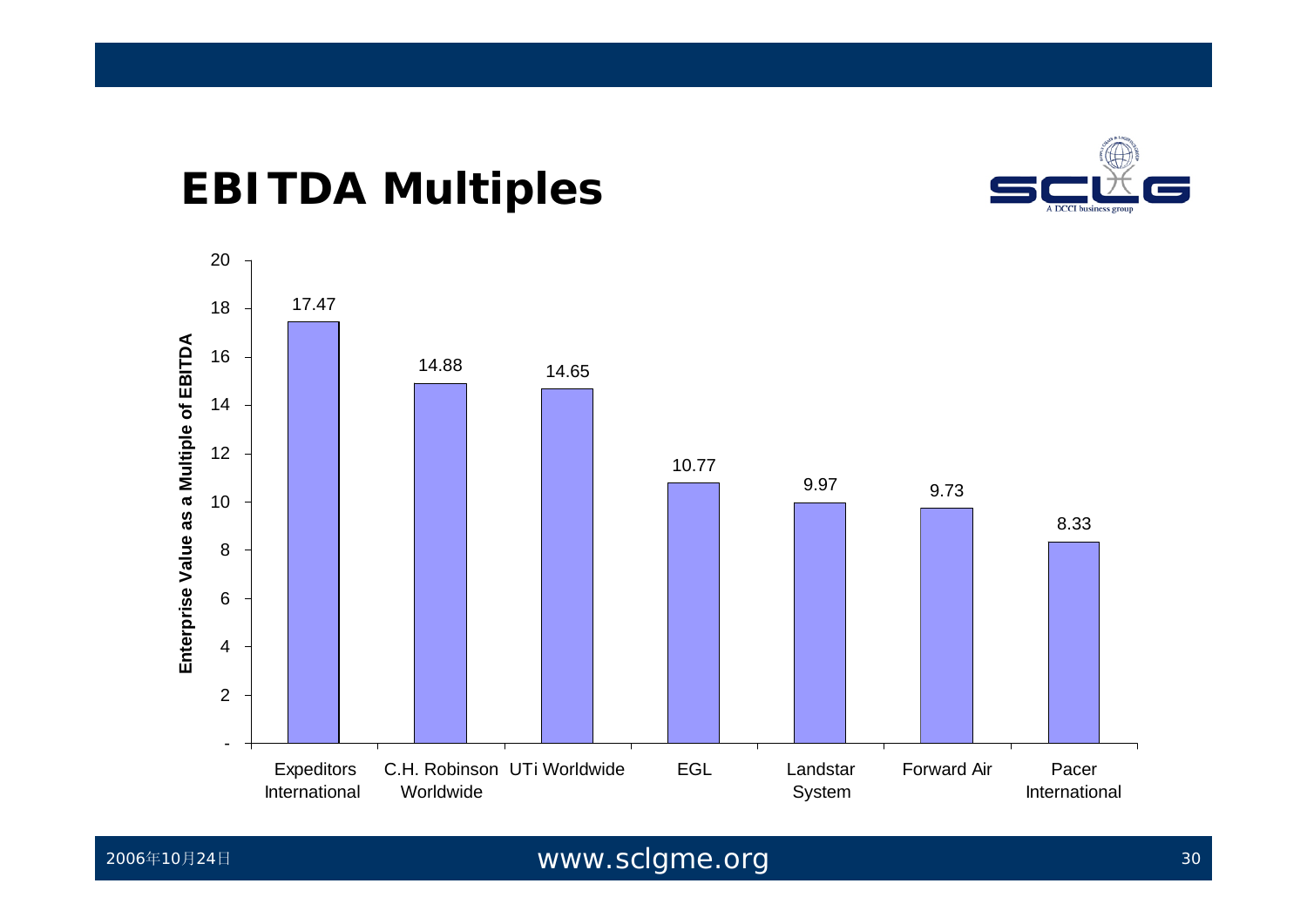

#### **Hot Skills – Cold Skills** (Computer World Careers – 17/7/06)

#### **Hot Business Domain:** Enterprise Architecture Project Leadership Business Process Reengineering 3P Provider Managers

**Tech Infrastructure** Systems Analysis Systems / Network Designs

**Security IT Security Planning & Management** 

**Business Intelligence** Data Mining & Warehousing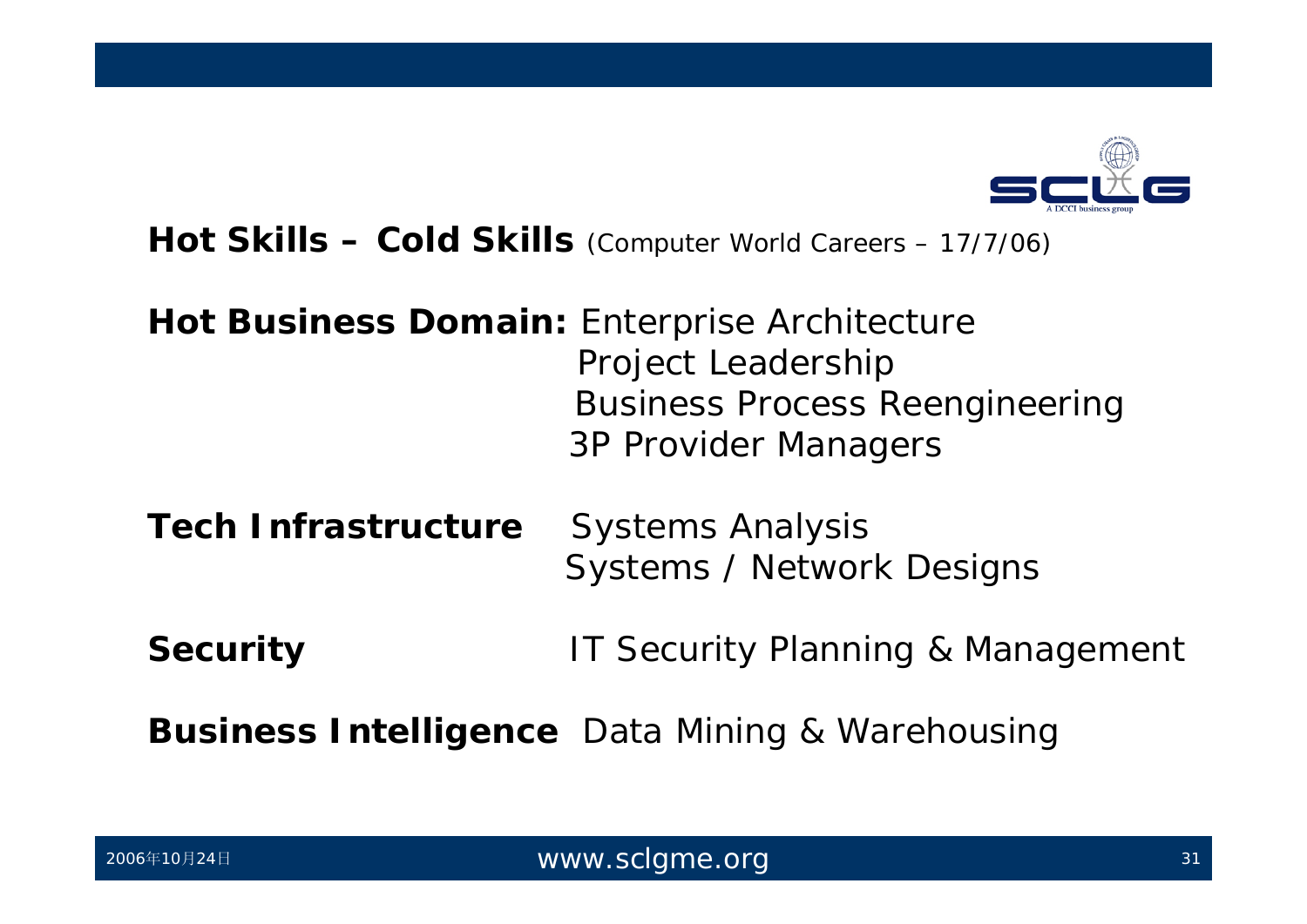

- Competitively advantaged Supply Chain Strategies are at the core of most Winning Business Strategies
- Rethinking Supply Chain Relationships and Integrating Technology can result in Next-Generation Gains.
- Leading Supply chain Companies Generally Excel in the Deployment of Partnering and Outsourcing **Strategies**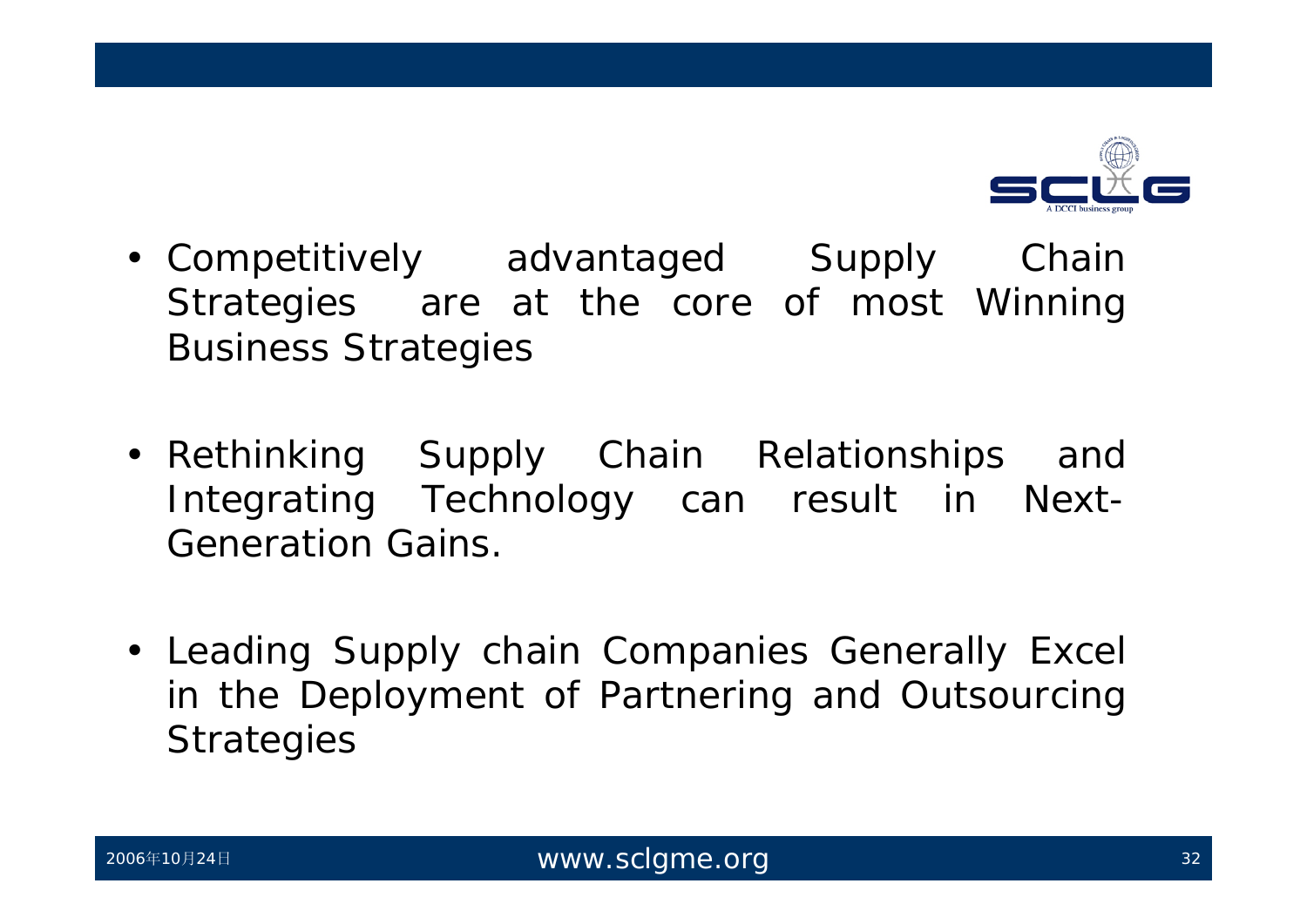

#### **Aberdeen Group – PACE Key**

Aberdeen applies a methodology to benchmark research that evaluates the business pressures, actions, capabilities and enablers **(PACE)** that indicate corporate behavior in specific business processes.

These terms are defined as:-

- • **Pressures** :- External forces that impact and organizations market position, competitiveness or business operations
- • **Actions**:- The strategic approaches that an organization takes in response to industry pressures
- • **Capabilities**:-The business process competencies required to execute corporate strategy
- • **Enablers**:- The key functionality of technology solutions required to support the organization's enabling business practices